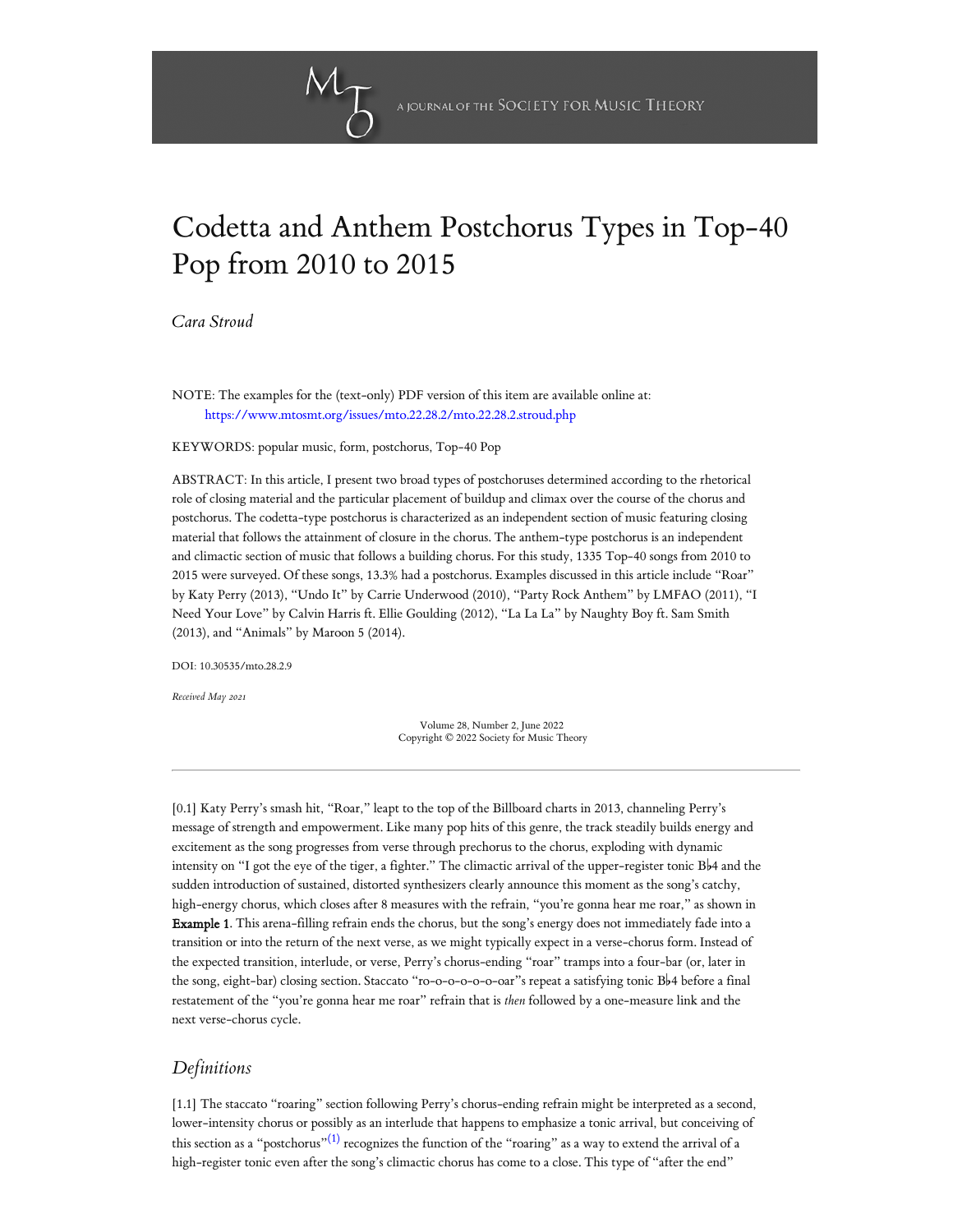<span id="page-1-0"></span>closing function is related to the postcadential formal function described in Classical music by William Caplin [\(1998](#page-10-0)). Mark Spicer [\(2011](#page-11-1), [9]) mentions some examples of postchoruses in pop and rock, defining the postchorus as "a brief, self-contained passage that can be heard as a departure from the chorus and yet does not serve merely as a transition to the next verse." The formal device has also been discussed by Jason Summach [\(2012\)](#page-11-2), Trevor de Clercq [\(2012](#page-10-1)), Jeffrey Ensign ([2015\)](#page-10-2), Asaf Peres ([2016\)](#page-10-3), and Alyssa Barna [\(2020](#page-9-1)).<sup>[\(2\)](#page-11-3)</sup> While the postchorus as a formal event was not the sole focus of these studies, I draw on their work and my own survey of Top-40 songs to present the following definition. For this article, the postchorus is a formal unit defined by its location, rhetoric, and closing function. Postchoruses follow a chorus and precede the next verse, and they often feature particular rhetorical elements that emphasize or create a sense of closure. Rhetorical elements related to closure include the repetition of short melodic motives and fragmentation/repetition of short vocables. In this way, closure that was previously achieved in the chorus is extended (as a post-cadential formal function) or closure that was not quite reached in the previous chorus is achieved (similar to the dance chorus identified by Barna). In this article, I survey Top-40 songs from 2010 to 2015 in order to investigate the formal and rhetorical roles of postchoruses.<sup>[\(3\)](#page-11-4)</sup> During these years, the influence of techniques from EDM became broadly influential in Top-40 pop. I present two broad types of postchoruses determined according to the rhetorical role of closing material and the particular placement of buildup and climax over the course of the chorus and postchorus. One common postchorus type, the *codetta-type postchorus*, is identified by its emphasis on closure: I define it as an independent section of music featuring closing material that follows the attainment of closure in the chorus. A second type, the *anthem-type postchorus*, is identifiable with a climactic arrival: I define it as an independent, memorable, and climactic ("anthemic") section of music that follows a building chorus.

<span id="page-1-2"></span><span id="page-1-1"></span>[1.2] In this article, I describe these two aforementioned broad types of postchoruses, as shown in Example 2. <sup>[\(4\)](#page-11-5)</sup> While there are many similarities between the two types, the presence of a high point or climax in either the chorus or the postchorus can distinguish between the two categories. Additionally, the use of stylistic techniques related to Electronic Dance Music (EDM) marks many of the anthem-type postchoruses as a distinct category. The *codetta-type postchorus* involves an additional section of closing material that is distinctly separated from the end of the chorus, but also is more significant than an interlude or transition due to the presence of a significant melodic hook. In the codetta postchorus formal design, the chorus serves its typical role as the climax of the verse-chorus unit, and then the postchorus provides additional closure after the end of the chorus.

<span id="page-1-4"></span><span id="page-1-3"></span>[1.3] As opposed to songs with a codetta-type postchorus, some recent Top-40 songs with postchorus material feature a climax *during* the postchorus. This is the *anthem-type postchorus*. Jeffrey Ensign ([2014\)](#page-10-4) coined the term "postchorus anthem" to describe postchoruses that present significant musical material after the chorus, informed by EDM musicians' use of the term "anthem" to describe a particularly memorable, climactic, and high-energy part of a track.<sup>[\(5\)](#page-11-6)</sup> In the anthem-type postchorus design, a postchorus arrival comes after a building chorus that signals the upcoming climax following the chorus. Thus, a building chorus (instead of a climactic chorus) is necessary to showcase an anthem-type postchorus.<sup>[\(6\)](#page-11-7)</sup> Alyssa Barna ([2020](#page-9-1)) describes some instances of this as a "dance chorus," since the high-energy climax of the anthem-type postchorus in an EDM track is often irresistibly danceable and climactic in the same sense that a chorus is usually the climactic moment in a typical verse-chorus cycle. $^{(7)}$  $^{(7)}$  $^{(7)}$  In this study, I consider this section as a type of postchorus since it has much in common with the other postchoruses in the sample. That is, since the anthem and codetta types of postchoruses both share a "closing" formal function, they often feature musical characteristics that suggest closure, which can vary between genres and between songs. On the other hand, the overlapping of a "buildup" formal function with the "chorus" formal function, which delays expected climactic arrival until the postchorus, is unique to the anthem-type postchorus, and will be discussed later in more detail.

<span id="page-1-5"></span>[1.4] Finally, I will compare the use of interludes with postchoruses. Although interludes and transitions can be slightly different from each other, for this purpose, I'll refer to these types of formal unit overall as "interludes." Since postchoruses and interludes share many common features, I'll focus on what is common to the two types as well as what helps to distinguish these two formal units. In a typical verse-chorus form, one might expect to find an interlude after a chorus but before the next verse. Similar to a postchorus, this interlude is a formally distinct section of the song, but, in contrast to the two types discussed above, this section does not serve a "closing" or "climactic" formal function. Instead, it might present a sudden change in melodic/harmonic content or instrumentation that prepares the listener for the upcoming verse. Often the interlude has a much lower volume or much thinner texture than the preceding music. In analysis of pop music an "interlude" most often occurs between verse-chorus units, it can also occur at any point in the song's form. This is unlike the postchorus, which describes a section that occurs after the chorus. Formal proportions can also be a consideration in distinguishing a postchorus from an interlude. While interludes are more likely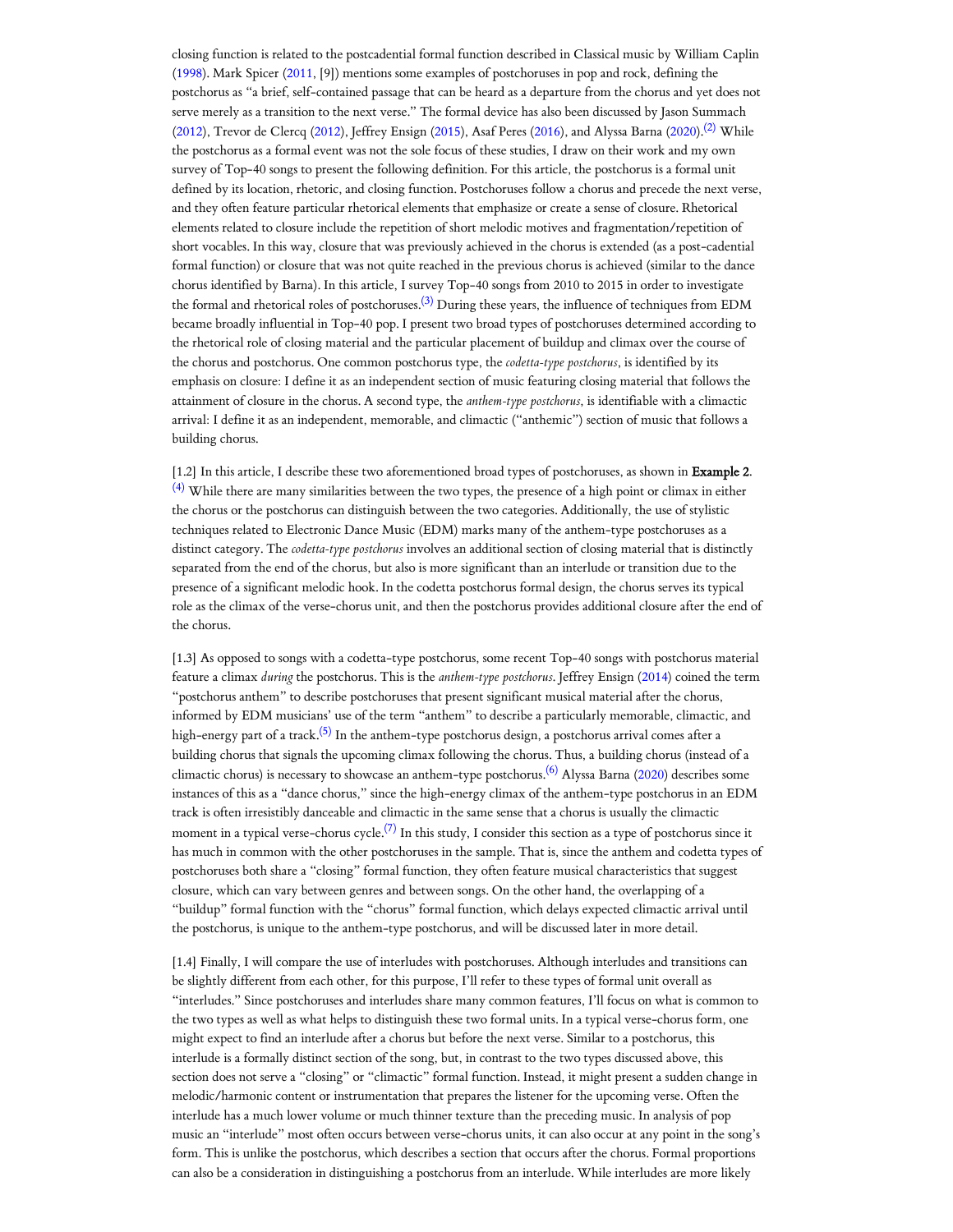to have lengths that are dissimilar to the lengths of the other formal sections, postchoruses are more likely to fit the same proportions as the other sections of the song: eight or sixteen measures. Since the transition or interlude is discussed extensively by theorists of popular music—including Everett ([2009\)](#page-10-5), de Clercq ([2012](#page-10-1)), Summach ([2012](#page-11-2)), and Covach and Flory ([2012\)](#page-10-6)—it is not discussed in detail in this article.

# *Postcadential Formal Function and Closure in Pop*

[2.1] Several of the postchorus examples discussed in this article necessitate an understanding of when and how a cadence or closing gesture has occurred at the end of the chorus, providing a formal demarcation that allows for subsequent material to be interpreted as a postchorus. Prior work has discussed cadences in popular music from a variety of perspectives, and authors tend to agree that a combination of harmonic function, hypermetrical placement, and genre-specific stylistic features can contribute to hearing a cadence in popular music. For example, Temperley ([2011\)](#page-11-9) describes large-scale, sectional cadences that are defined by a IV–I harmonic motion and sometimes also by a dramatic pause in the accompaniment texture. Attas ([2011b,](#page-9-2) [6]) defines closure as part of phrase structure in multiple musical domains, including "text, harmony, rhythm, and melodic contour." Stephenson ([2002,](#page-11-10) 56) describes how cadences in rock music "frequently do not follow the formulas of earlier music" because they frequently occur without coordination between melody, harmony, and hypermeter. On the other hand, Doll ([2017,](#page-10-7) 90) preserves harmony as the crucial component of a cadence, specifying that cadences provide a "harmonic breathing point" between phrases. For the purposes of this study, I build on Attas's understanding of closure in pop as happening in multiple domains simultaneously. Most significantly for the Top-40 repertoire in this study, I describe cadences that can be heard when the melody achieves a marked arrival (a significant change in register, significant emphasis on tonic, etc.) and the musical texture changes with the addition or subtraction of one or more musical layers in the backing track. Since many of the songs in this study feature four-measure repeating harmonic loops, changes in harmony are not necessarily helpful for determining a structural cadence that marks the end of a large section. Thus, the parameters defining cadences in recent Top-40 repertoire are primarily melodic and textural, and this will be my point of departure for this project. [\(8\)](#page-12-0)

<span id="page-2-1"></span><span id="page-2-0"></span>[2.2] Closing material commonly follows a significant cadence—familiar examples from common-practice music can be found at the end of the exposition in a sonata form or in the interlude/postlude of a strophic song. William Caplin's ([1998\)](#page-10-0) "postcadential" formal function as well as Janet Schmalfeldt's [\(1992\)](#page-10-8) "one more time" technique are relevant concepts when considering the postchoruses described in this study. While Caplin and Schmalfeldt developed their concepts to describe common practice music, some of the rhetorical strategies involved in postchoruses have similarities to these common-practice counterparts. Caplin ([1998](#page-10-0), 16) describes postcadential functions that prolong the harmony of the preceding cadence and feature a "recessive dynamic"—in other words, postcadential material gradually lowers the energy and intensity that was built up in anticipation of a cadence. For Caplin, codettas and other types of closing material often feature repetition and tend to melodically emphasize  $\hat{\textbf{i}}$  in order to "preserve melodic closure  $\dots$  and to prevent the codetta from sounding like a new beginning" ([1998,](#page-10-0) 16). Closing sections often contain a series of codettas, short units of closing material that group together to form the section. Since postchoruses and Classical-era closing sections arrive after a structural cadence, they both exhibit postcadential function. I use the term "codetta-type postchorus" to emphasize the rhetorical similarity of the closing section and the postchorus. Schmalfeldt's "one more time technique" involves a weakened or evaded cadence that necessitates one (or two) more tries at achieving cadential closure, and it resonates with many of the postchoruses described in this study. Like the examples provided in Schmalfeldt ([1992](#page-10-8)), many of the songs with postchoruses in this study involve some element of incomplete closure at the end of the chorus that then leads to the repetition of melodic units in the postchorus—we need to hear the music "one more time" in order to achieve the fullest sense of closure. While Schmalfeldt's evaded cadences involve specific harmonic procedures (such as the use of  $\mathrm{I}^6$  instead of the expected root position tonic chord) that are not usually present in the repertoire in this study, the rhetorical effect of multiple attempts to attain closure is very similar to the elements of repetition involved in many of the postchoruses in this study. [\(9\)](#page-12-1) Significantly, Caplin's postcadential function arrives *after* a structural cadence while Schmalfeldt's "one more time" technique happens *before* a structural cadence is finally achieved. This difference is crucial for tonal music, but, for the Top-40 music in this study, the exact placement of a structurally primary cadence (either at the end of the chorus or at the end of the postchorus) matters less than the compositional rhetoric involved in the song. Although practices in Top-40 pop differ from those in common-practice era music, the postchorus bears many rhetorical similarities with the postcadential formal function as described by Caplin as well as the repetition-in-approach-to-closure as described by Schmalfeldt in the "one more time" technique.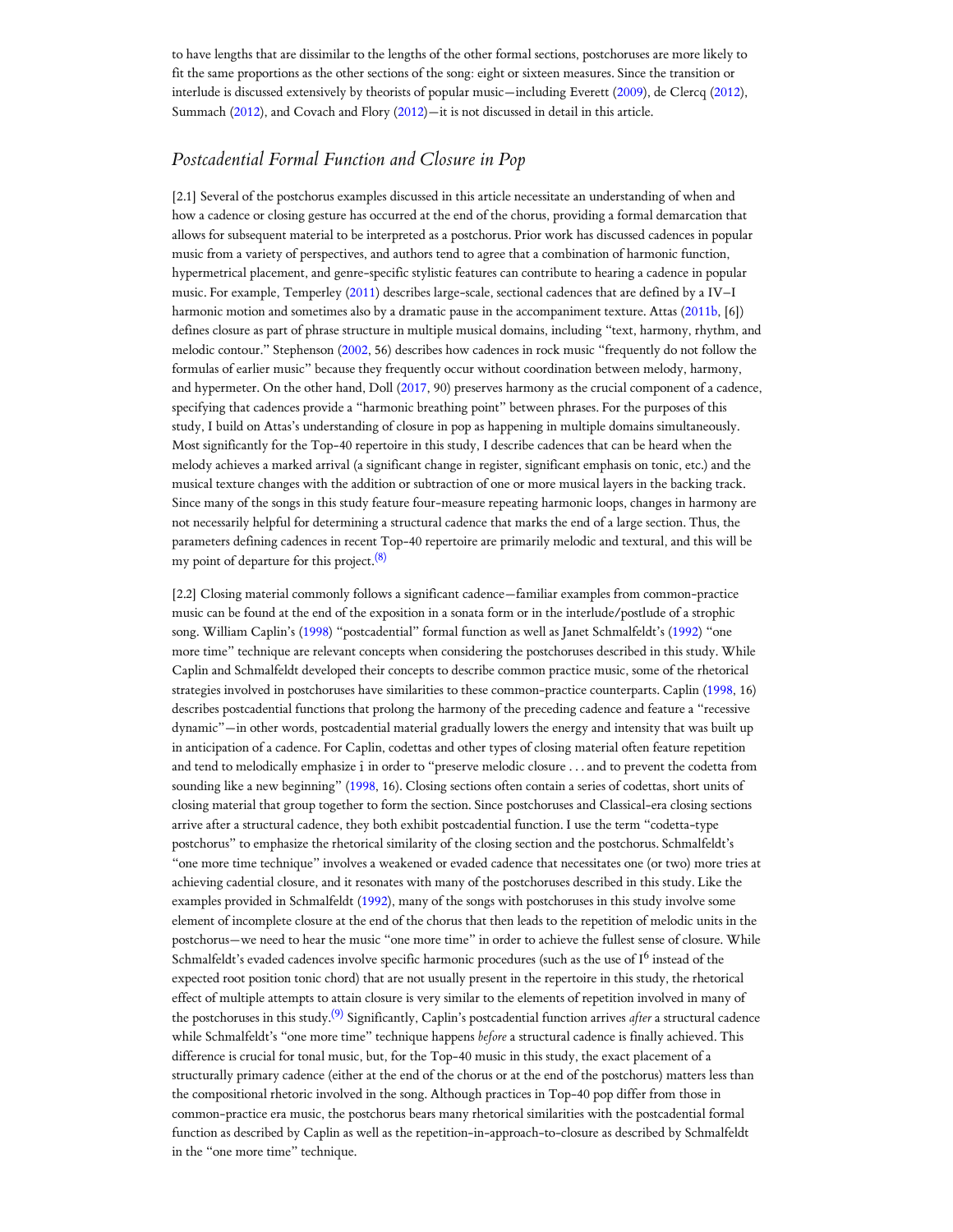[2.3] Mark Spicer's *MTO* special edition response seems to be the earliest published scholarly document to mention the term "postchorus," and it includes an analysis of Lady Gaga's "Bad Romance" (2009) with a postchorus—defined by Spicer as a "brief, self-contained passage that can be heard as a departure from the chorus and yet does not serve merely as a transition to the next verse" [\(2011](#page-11-1), [9]). Several authors have since mentioned postchoruses, but the formal function has not been explored in depth until the present study. Jason Summach ([2012](#page-11-2)) and Trevor de Clercq ([2012\)](#page-10-1) have contributed to the discussion of the formal function of musical material between a song's chorus and the verse that follows, but their works were more broadly focused on a variety of features or analytical techniques for popular music.

[2.4] Summach ([2012\)](#page-11-2) and de Clercq ([2012\)](#page-10-1) both recognize the need for further exploration of this formal module that might serve a dual function as both closing and introductory material. For Summach and de Clercq, the section of music that provides closure after the chorus may also function to introduce the next verse, though in the present study, I specifically focus on the closing function served by postchoruses, especially since many of the postchoruses here are followed by linking material or another type of transition. In other words, the presence of a significant number of musical features rhetorically associated with closure in the postchorus (such as repetition, fragmentation, and emphasis on tonic as described by Schmalfeldt and Caplin) along with the presence of linking material after the postchorus strongly aligns the postchoruses here with postcadential formal function. [\(10\)](#page-12-2)

<span id="page-3-1"></span><span id="page-3-0"></span>[2.5] Perhaps the most significant contribution to research on the postchorus since Spicer ([2011\)](#page-11-1) comes from Asaf Peres's [\(2016\)](#page-10-3) dissertation, on the sonic syntax of Top-40 pop from 2011 to 2016. In this work, Peres describes three different types of postchorus: (1) separate regular postchoruses, (2) attached regular postchoruses, and (3) dance postchoruses. Peres's "regular" postchorus roughly correlates with the codettatype postchorus that I describe, and his dance postchorus correlates with my "anthem-type" postchorus, because the dance postchorus arrives after a buildup during the chorus.<sup>[\(11\)](#page-12-3)</sup> Several of Peres's examples overlap with the examples found in the present study: "I Knew You Were Trouble" by Taylor Swift (2012), "Roar" by Katy Perry (2013), "Outside" by Calvin Harris (2014), and "Heroes" by Alesso ft. Tove Lo (2015). While Peres extensively studies sonic syntax, this article focuses instead on rhetorical aspects of closure, and I address pitch and rhythm in addition to the parameters of timbre, production techniques, and sonic density that are a point of focus for Peres. [\(12\)](#page-12-4)

# <span id="page-3-2"></span>*Interpreting Codetta-Type and Anthem-Type Postchoruses*

[3.1] In the following analyses, many features are discussed that are shared by all postchorus types, such as emphasis on melodic closure (attainment of tonic) and rhetorical features that suggest closure (melodic fragmentation, changes in instrumentation/texture, etc.). In addition to the arrival of the postchorus after a cadence that closes the chorus, the number of measures in the postchorus is often proportional to the number of measures in other parts of the song. Due to the overwhelming popularity of four-measure, looped harmonic progressions that repeat throughout recent Top-40 songs, many formal sections in this genre follow boundaries prescribed by quadruple hypermeter. All sections of the song, including the postchorus, tend to be eight or sixteen measures long, with an occasional twelve-measure section. Any hypermetric disruption is highly marked due to the overwhelming regularity of the four-measure harmonic patterns. Beyond hypermeter and formal proportions, thorough analysis of examples from this corpus will be used to discuss the differences between the codetta and anthem types of postchoruses. Changes in rhythm, melodic content, hypermetrical grouping, musical texture, instrumentation, dynamics, text, and harmony can all contribute to the interpretation of the postchorus, so these features of the music will be a central focus in the analysis.

[3.2] The following examples are chosen because they represent significant features of postchoruses, but the examples detailed in this article are only a small sample of the number of postchoruses that were found in this study. Before proceeding, I will point readers back to Example 2, which outlines general features of the two broad types of postchorus designs in this study: anthem-type and codetta-type postchoruses. Example 3 illustrates how many songs from our corpus included postchoruses and whether the postchoruses were unambiguous (when the formal features of the track strongly suggest interpreting a postchorus section) or ambiguous (when there is some ambiguity in the formal interpretation of the section after the chorus). For each year, Jeffrey Ensign and I listened to each week's Billboard Top-40 from 2010 to 2015 and categorized postchoruses as unambiguous (confirmed by both listeners) or as ambiguous (when some features of the song made the interpretation ambiguous).

[3.3] Only unambiguous postchoruses made it into the "unambiguous" category: those with clear formal dividers and clear musical signals that we thought most listeners would easily hear. As celebrated by Trevor de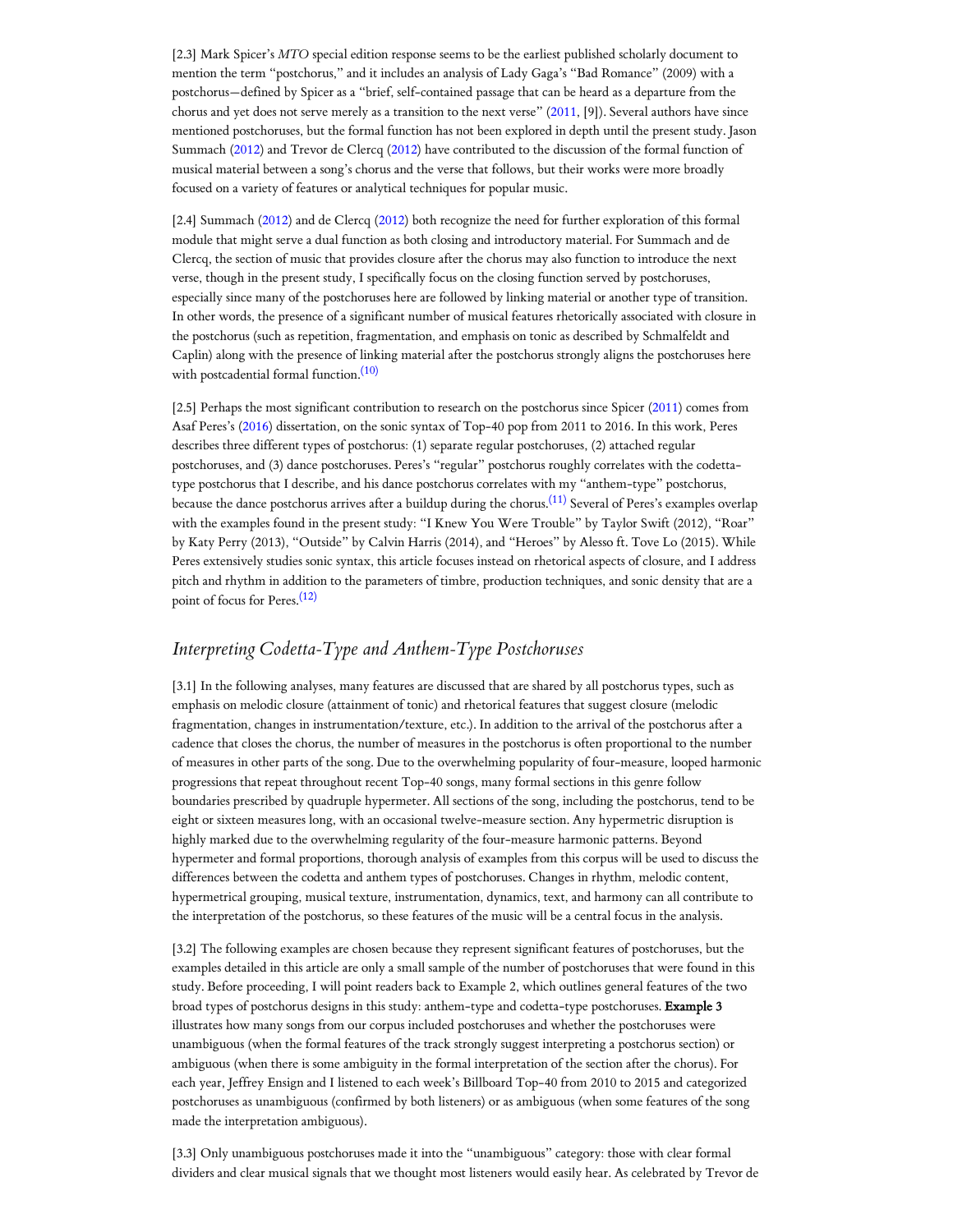Clercq [\(2017](#page-10-9)), much of the fascinating variety in popular music comes from moments of formal ambiguity, which is a common occurrence in pop and many other genres as well. We encountered many formal designs with some ambiguity relating to the postchorus section. For example, if the postchorus did not occur after every chorus, it might plausibly be interpreted as a transition or bridge in certain contexts. If there was a significant degree of motivic unity between the chorus and postchorus, that could suggest interpreting a twopart chorus. Some postchorus examples described by Peres [\(2016](#page-10-3)) have a degree of formal ambiguity that places them into the "ambiguous" category for this study. To illustrate this, the formal ambiguities presented in some of these songs' postchoruses are described below in Example 4. Additional examples of other ambiguous postchoruses are discussed in detail in section 6 of this article.

[3.4] Overall, this study found that 13.3% of the total songs in the corpus had a postchorus (either unambiguous or ambiguous). The *[appendix](https://www.mtosmt.org/issues/mto.22.28.2/stroud_appendix.pdf)* to this article lists the song titles, artist name, and year released for all postchoruses surveyed for the project. In the following sections, I discuss analysis of four songs composed between 2010 and 2015 with unambiguous postchoruses ("Roar" by Katy Perry (2013), "Undo It" by Carrie Underwood (2010), "Party Rock Anthem" by LMFAO (2011), and "I Need Your Love" by Calvin Harris ft. Ellie Goulding (2012)), and I clarify definitions and usages for the codetta and anthem types as they apply to the examples discussed. I also analyze two songs with ambiguous postchoruses ("La La La" by Naughty Boy ft. Sam Smith (2013), and "Animals" by Maroon 5 (2014)).

# *Codetta-Type Postchoruses*

[4.1] The codetta-type postchorus functions very much like the archetypical codettas in Classical-era music it reinforces closure attained by a cadence. In Top-40 songs, the cadence at the end of the chorus might be reinforced by repeating a closing figure, such as a chorus-ending refrain. As described earlier in this article, harmonic and melodic closure might be reinforced in both common-practice music and Top-40 songs by a melody that emphasizes î. Katy Perry's "Roar," as shown in Example 1, has a codetta-type postchorus. In "Roar," the chorus and postchorus share the same melodic framework: first, the melody focuses on an F4-  $G$ 4-B<sub>b4</sub> trichord for three measures, then a one-measure refrain circles above and below the B<sub>b4</sub> before returning to the song's upper-register tonic. As is typical for many codetta-type postchoruses in this corpus, vocal fragmentation in the postchorus ("ro-o-o-oar"ing) coincides with the melodic attainment and repetition of tonic. $^{(13)}$  $^{(13)}$  $^{(13)}$  In "Roar," the chorus attains tonic closure, and then the postchorus emphasizes that upperregister tonic, reinforcing and stabilizing the tonic closure achieved with the refrain that occurs in both the chorus and postchorus.

## <span id="page-4-2"></span>"Undo It"

<span id="page-4-0"></span>[4.2] While Carrie Underwood's 2010 hit, "Undo It," sports a bluesy, country twang where "Roar" foregrounded Perry's powerful pop chops, "Undo It" also features a codetta-type postchorus, demonstrating additional features that signify closure and the postcadential formal function in Top-40 pop, such as the use of fragmentary vocables ("na na") and layered chorus-effect vocals that contrast to the focus on a primary vocal melody in the chorus. In "Undo It," the use of a codetta-type postchorus with the same melodic framework as the prechorus also allows for the resolution of a hypermetric grouping irregularity that arises in the chorus, described below. Example 5 shows the vocal melody, chords, and formal sections of the first verse-chorus cycle in the song.

<span id="page-4-1"></span>[4.3] What features might distinguish the postchorus in this song from the other sections? While the bluesy, low-register verse counterpoints the poppy, diatonic chorus, the melodic framework of the prechorus and postchorus is essentially the same. On closer inspection, the underlying harmonic progressions in the prechorus and postchorus are slightly different, and the changes in harmonic structure underlying these two sections are tied to harmonic and hypermetrical changes that happen in the chorus. As shown in Example 5, the verse in "Undo It" initially establishes a two-bar repeating harmonic pattern with two chords per measure. In turn, this two-bar harmonic loop (Am C9 | G D) contributes to a duple hypermeter through the four measures of the verse. $^{(14)}$  $^{(14)}$  $^{(14)}$  The harmonic loop continues through the first two measures of the prechorus, but the entrance of an F9 chord in the third measure of the prechorus breaks the harmonic pattern established earlier when it disrupts the established harmonic rhythm of two chords per bar. The chorus ushers in a slower harmonic rhythm, continuing with the change first introduced in the third measure of the prechorus. Strikingly, the seven-measure chorus breaks the duple hypermeter established by the verse and prechorus, grouping into 3+4 measures, with the end of each group punctuated by the song's catchy "uh-uh-uh-uh-uh-undo it" hook.<sup>[\(15\)](#page-12-7)</sup> Although the hypermeter and grouping changes in the chorus are striking in their departure from the pattern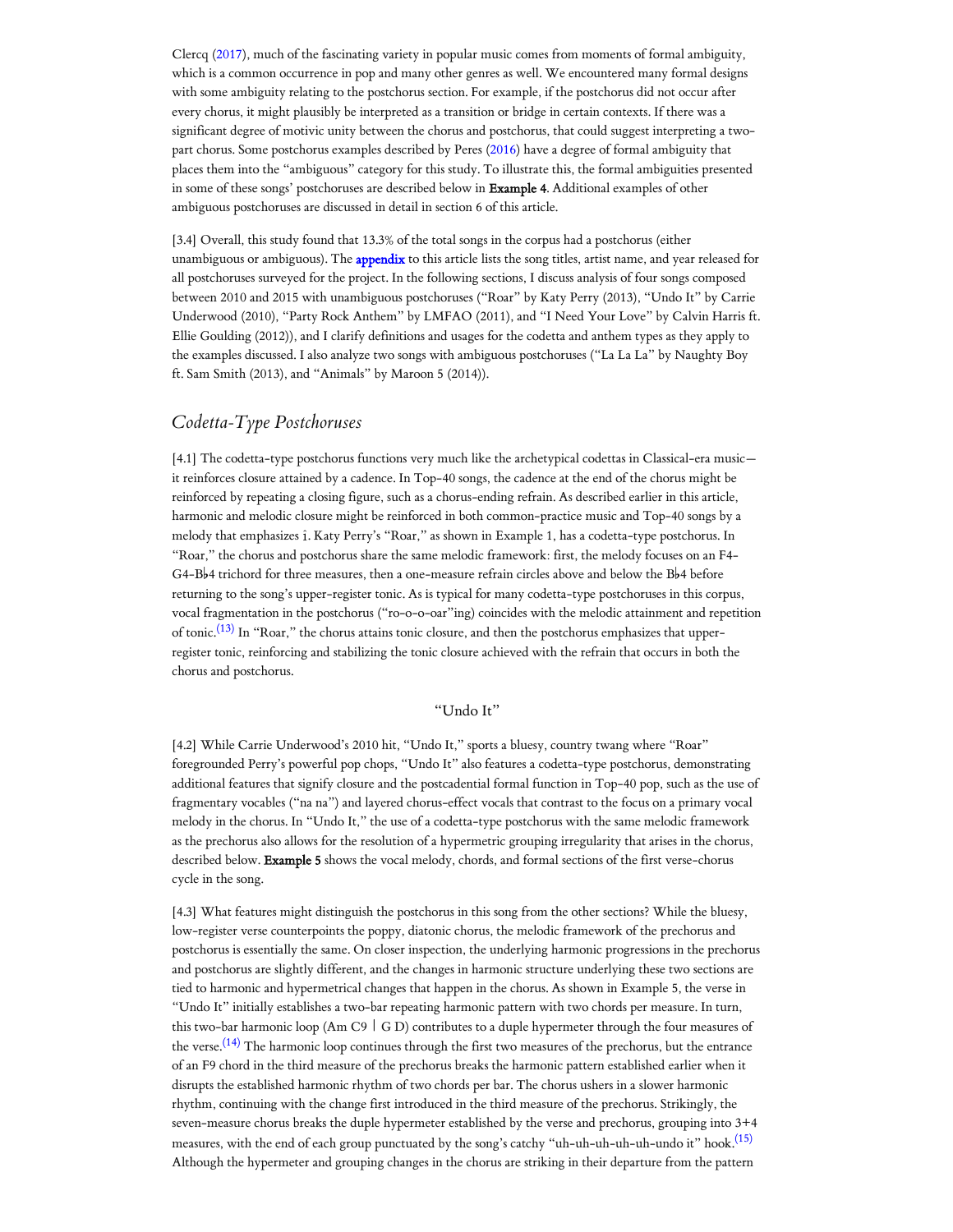established by the verse, this compositional strategy aligns with commonly identified roles for verses and choruses—Underwood moves faster through the chorus, telling the song's story, while the slower harmonic rhythm, higher vocal register, and use of sustained accompaniment chords illuminate the protagonist's sudden clarity of purpose in the chorus: she needs to "undo" her toxic relationship. Just as the switch to a slower harmonic rhythm in the third measure of the prechorus prepares for the slower harmonic rhythm in the chorus, the postchorus returns to the four-chord, two-measure loop that was present in the verse. The presence of the four-chord loop in the postchorus differentiates this section from the melodically similar prechorus.

<span id="page-5-0"></span>[4.4] While the final chorus in "Undo It" is not followed by the same postchorus as the first two choruses, the end of this track displays another common strategy used in many pop tracks: the climactic layering of melodies that were heard separately earlier in the track, now heard together. Here, the chorus and postchorus are heard simultaneously.<sup>[\(16\)](#page-12-8)</sup> This song's formal design, which would likely be described as cumulative according to the strategy described by Mark Spicer [\(2004\)](#page-11-11), makes use of the unusual 3+4 grouping in the chorus along with the four-measure postchorus. As shown in Example 6, the chorus returns after the song's bridge, as is typical for this genre. After the the final chorus at 2:43 in the song, only the second unit of the chorus, the fourmeasure unit, is repeated—and it is heard in counterpoint with the four-measure postchorus vocal melody, which elaborates the descending scale A4–G4–E4–D4–C4. The song ends with the "undo it" hook heard at the end of this final, four-measure layered group. In this way, the postchorus melody is present to emphasize closure at the end of the song.

[4.5] Having discussed harmonic and rhythmic features of the postchorus in relation to the other sections of "Undo It," I will now move on to features of the song's postchorus that signal its codetta function. Note the textural thinning and organ riff at the end of the postchorus, shown in Example 5 with the upward-stemmed noteheads in the fourth measure of the postchorus: this brief moment can be identified as a link or transition. This short riff does not contribute substantially to the content of the song, but leads from one section to the next. Preceding this short link is the codetta-type postchorus, which here provides narrative closure for the song's chorus. In "Undo It," the song's chorus decisively emphasizes A4: this is not a chorus that lacks tonal closure. Additionally, the "na na" vocables in the postchorus might typically be expected in a structurally non-essential interlude. However, the postchorus fills a role lacking in the song's chorus, providing a "singalong" melody with "chorus" vocal effects, featuring several layers of Underwood's vocals. This gives the effect of a coalition of pop divas joining together to support and strengthen the resolution (figurative and literal) that was reached in the song's chorus: she's definitely going to kick him to the curb, and she definitely reached the upper-register tonic A4. There is tonal closure in the song's chorus, so the postchorus gives us narrative closure: she's going to take action to "Undo It."

# *Anthem-Type Postchoruses*

[5.1] The anthem type shares many features with the codetta type: both postchoruses incorporate the use of closing rhetoric during the section and use memorable and significant musical material that necessitates interpreting the section as something more than an interlude. The two types differ in the relationship between the chorus and the postchorus. In the preceding codetta-type examples ("Roar" and "Undo It"), the chorus was the climax of the verse-chorus cycle, and the postchorus provided a section of closing material following the climax. In the two anthem-type postchorus examples below, the chorus builds to a significant climax in the postchorus. This technique is related to, and very likely developed out of, the cycles of buildup-corebreakdown identified in EDM by Mark Butler [\(2006](#page-10-10)), also described as buildup-anthem-breakdown by Devin Iler [\(2011](#page-10-11)). While the chorus is a significant arrival, the tracks in the corpus with an anthem-type postchorus include at least one element that continues to build tension during the chorus, such as an ascending synthesizer sweep or an increase of rhythmic density. Following the buildup in the chorus, the dramatic climax of the verse-chorus unit is reached in the anthem after the chorus.  $^{(17)}$  $^{(17)}$  $^{(17)}$ 

## <span id="page-5-1"></span>"Party Rock Anthem"

[5.2] LMFAO's 2011 hit "Party Rock Anthem" features a prominent and distinctive postchorus anthem, identified by the synthesizer melody after each chorus in the track. The chorus, as lyrical and infectiously catchy as it is, also features elements that build tension for the climactic arrival of this synthesizer melody after the chorus, supporting the interpretation of an anthem-type postchorus. Elements added in the song's production contribute to the continuous buildup of tension during the song's choruses, and these increasingly dense buildups from chorus to chorus also create an overall trajectory of building tension throughout the song,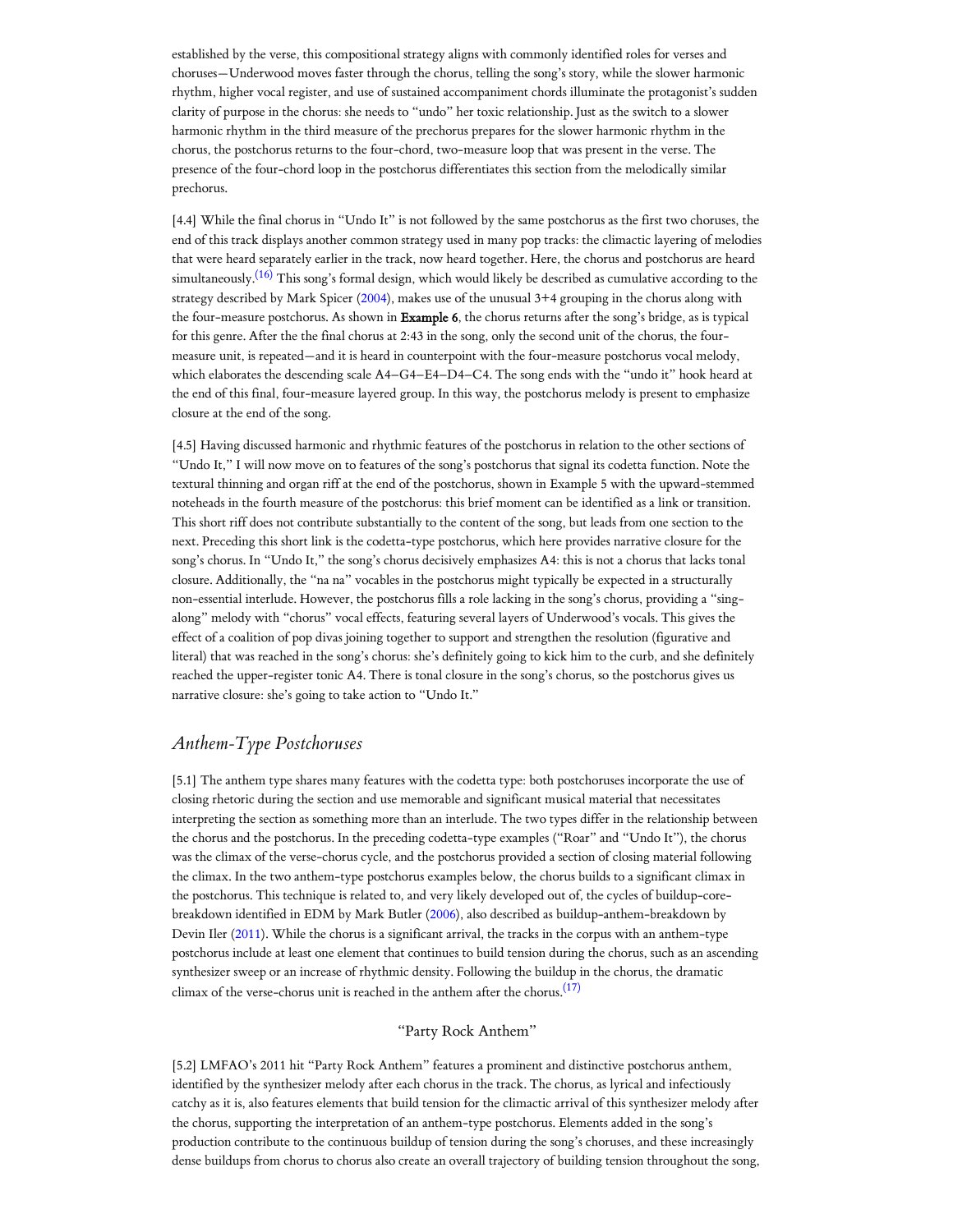leading to the climactic presentation of multiple layers together in the song's final chorus—a formal move that could be described as "cumulative," following Spicer [\(2004\)](#page-11-11).

<span id="page-6-0"></span>[5.3] Distinctively, this song begins with its chorus, as illustrated in **Example 7.**<sup>[\(18\)](#page-13-1)</sup> This compositional decision makes the most of the initial presentation of the chorus, with minimal accompaniment. In this case, Chorus 1 begins with only vocals and peppy synthesizer chords that pound out repetitions of the song's twomeasure harmonic loop ( $\mathbb F$  Fm  $\mathbb F$  E D $\mathbb F$ ). The first chorus is immediately repeated, now with an added layer of claps on each quarter note, an ascending synth sweep that gradually rises throughout the section, and a dramatic break in the texture and melodic pause after  $\hat{4}$  at the end of the section that ushers in the climactic arrival of the first instrumental postchorus.

<span id="page-6-2"></span><span id="page-6-1"></span>[5.4] The synthesizer melody shown in Example 8 occurs after the chorus in "Party Rock Anthem," and it plays the starring role in the song's anthem-type postchorus: it provides the climactic, memorable, and infectiously dance-worthy musical material while simultaneously providing closure for the chorus. $^{(19)}$  $^{(19)}$  $^{(19)}$  In this case, the sustained Fm harmony in the postchorus sets this section apart from the other sections of the track, which overwhelmingly make use of the two-measure harmonic loop mentioned above ( $\mathbb{F}$  Fm  $\Box$  E<sub>p</sub> D<sub>p</sub> : 1). The harmonic stasis of the postchorus contributes to a sense of closure by emphasizing arrival on a stable F minor harmony after the preceding sections have cycled repeatedly through the song's two-measure harmonic loop.  $(20)$  A synthesizer lead-in arrives in the last measure of the first postchorus to smooth out the transition into the next verse and prepare for the return of the repeating harmonic loop. Just as the sustained F minor harmony in the postchorus contributes to a sense of closure by emphasizing a single harmony, the synthesizer melody's emphasis on F also reinforces the arrival of that stable harmony. As shown in Example 9, the vocal melody of the chorus rarely features arrivals on F, while the synthesizer melody of the postchorus (Example 8) is nearly entirely comprised of Fs in varying octaves.

<span id="page-6-3"></span>[5.5] The sustained F minor harmony and repetition of F in the melody of the postchorus support its function as an agent of closure, while the preceding buildup in the chorus leads to the climactic and catchy synthesizer melody in the postchorus. The aforementioned synthesizer sweep in the second repeat of the chorus provides the first buildup to the postchorus, while Chorus 4 introduces an additional rhythmic layer, followed by a pause and a sample: "Every day I'm shufflin'."<sup>[\(21\)](#page-13-4)</sup> The additional rhythmic layer and samples during and after Chorus 4 provide the buildup to Postchorus 2, while Postchorus 3 presents an energetic climax after the explosive final chorus.

<span id="page-6-4"></span>[5.6] As is typical with many of the tracks containing postchoruses in this study, the final chorus and postchorus feature the climactic layering of melodies that were initially heard separately earlier in the track. [\(22\)](#page-13-5) The changes to the postchoruses over the course of the track also contribute to this design. Postchorus 2 fits into the trajectory of intensification when the second half of the postchorus synthesizer melody rises up an octave to fill a higher register in the last four measures of the section. Postchorus 3, shown in Example 10, features layers of musical material that were initially heard earlier in the track. In addition to the synthesizer melodic hook that was heard in the earlier postchorus sections, the synthesizer accompaniment in Postchorus 3 is sourced from the two-measure riff initially heard in the song's introduction, and it features the twomeasure harmonic loop ( $\|Fm \|\to b$ ) instead of the static F minor harmony heard in the earlier postchoruses. This section also features vocals that were first heard in the song's bridge, the "put your hands up" sample, and the addition of a chorus of "ohs" adds to the climactic intensity of the final postchorus section. This final postchorus of "Party Rock Anthem" is followed by a sixteen-measure outro that loops the two-measure synthesizer riff together with the "put your hands up" vocals, fading out in a manner that is typical for this genre and providing significant closure at the end of the track.

## "I Need Your Love"

[5.7] "I Need Your Love," a 2012 hit from Calvin Harris featuring Ellie Goulding, also presents an anthemtype postchorus, with a synthesizer melody arriving after the song's chorus, which builds in intensity. In this song, the danceable anthem-type postchorus features a memorable synthesizer melody, which is combined in some sections with pounding bass quarter notes and a brief refrain from Goulding. This section functions as a dramatic high point, in much the same way as the chorus of a traditional verse-chorus form serves as a dramatic high point in the verse-chorus unit.

[5.8] As shown in Example 11, the postchorus returns five times in the track—it is repeated twice after the first chorus, and once after the three subsequent choruses.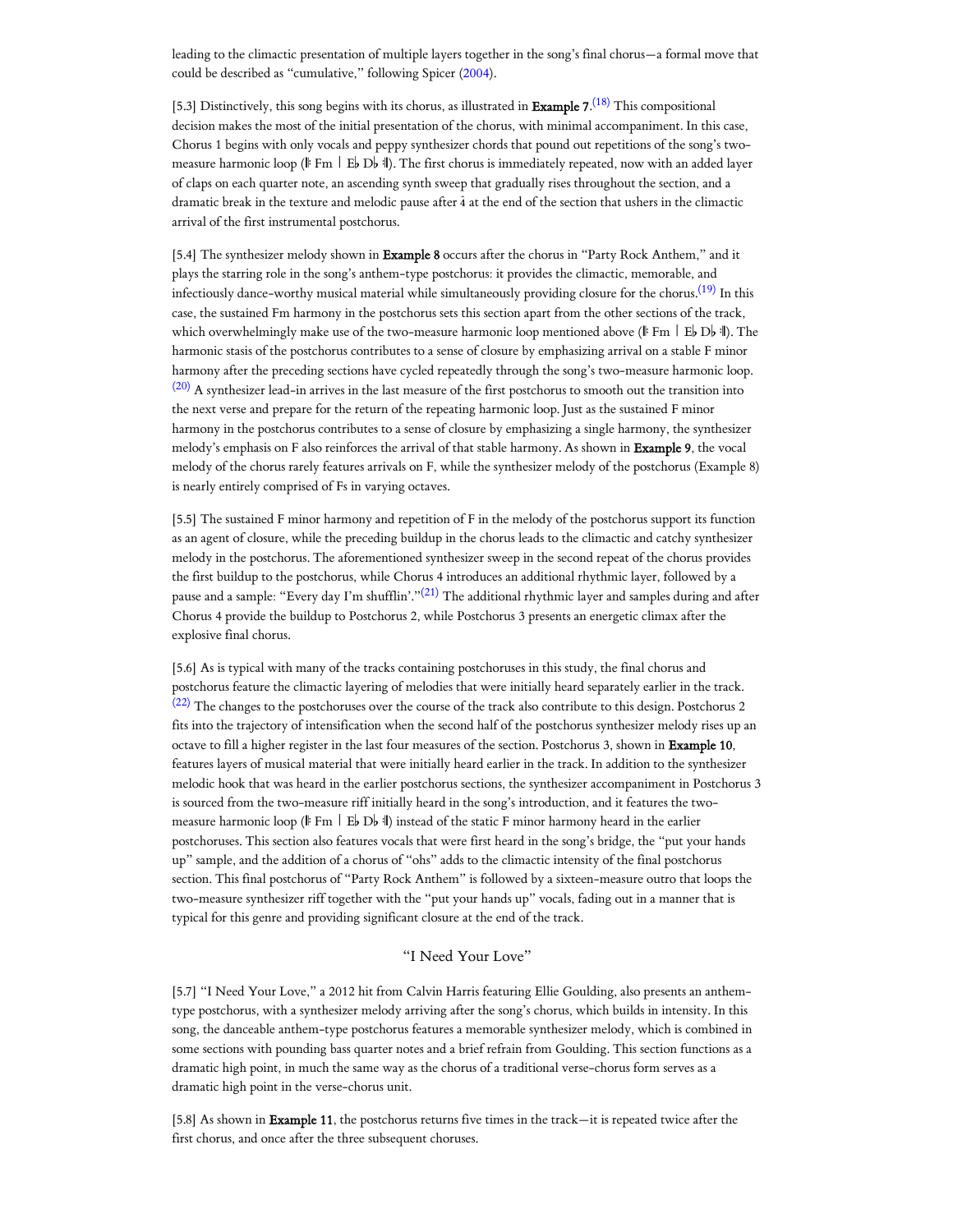<span id="page-7-0"></span>Closure in C minor is strongly emphasized by the vocal melody in the chorus, which repeatedly arpeggiates a C minor triad, as shown in Example 12. The strong sense of melodic closure in the chorus is counterpointed by the absence of the synthesized kick drum layer of the backing track. The missing kick drum, which is present for much of the rest of the song, brings focus to Goulding's vocals yet also works against the chorus's function as the dramatic high point of the verse-chorus unit. $^{(23)}$  $^{(23)}$  $^{(23)}$  Like other anthem-type postchoruses in this study, "I Need Your Love" builds through the chorus into a climactic high point in the postchorus. In this song, it is the absence of the kick drum that builds tension for the "drop" of the bass that returns in the postchorus.

[5.9] Even if it does not serve as a climactic high point, the chorus fills its narrative role of presenting the "main idea" of the song, along with the "I need your love" melodic hook. With the chorus's emphatic C minor arpeggiation, the postchorus can provide a departure from a single tonal center. Instead, the anthemtype postchorus provides a much-awaited climax that was signaled by the absence of kick drum in the chorus.

[5.10] Significantly, the catchy rhythms of the postchorus arpeggiate the harmonic progression used throughout the song:  $Cm-Ab-Bb$ . Without the chorus vocal melody's emphatic C minor triads, the harmonies in the postchorus are mostly released from the control of a single key, since this type of progression, identified by Mark Richards ([2017\)](#page-10-12) as an "Axis-a" progression, can easily articulate relative keys: C minor or E-flat major, in this case. Following the steady emphasis on the pitch C in the vocal melody of the chorus, the postchorus has the tonal freedom to function purely as a dramatic high point without emphasizing any particular tonic.

## *Ambiguous Postchoruses*

[6.1] Although the codetta and anthem postchorus designs describe many of the tracks in our corpus, some tracks seem to contain a section that can be productively interpreted as a postchorus, but additional features of the song make the interpretation of a postchorus somewhat ambiguous—for example, there might be multiple reasonable formal interpretations for that section. The following two examples are identified as "ambiguous" postchoruses in this study.

#### "La La La"

[6.2] "La La La" by Naughty Boy featuring Sam Smith (2013), has a prominent sample that returns throughout the song, a common strategy for many of the tracks in this corpus. While a prominent sample might occur as a hook at any point in the track, the sample in "La La La" provides the main melodic content for an ambiguous postchorus. Since this sample is also used in a variety of formal functions throughout the track, its status as a postchorus might come into question. For example, we first hear the sampled vocals, a repetitive and lilting "la la la . . . ," in the final eight measures of the introduction. Perhaps the sample is functioning as a "pre-verse" at this point in the track, since the eight-measure harmonic loop of the track  $(\mathsf{F}^{\sharp}m|\mathbf{C}^{\sharp}m|\mathbf{D}|-|\mathbf{F}^{\sharp}m|\mathbf{C}^{\sharp}m|\mathbf{B}m|-)$  is introduced during the first sample section, which precedes the first verse. As the track progresses, the sampled "la la la" vocals return periodically in the postchoruses, as shown in the formal outline in Example 13.

[6.3] How might the sections featuring sampled vocals in "La La La" act as postchoruses, and how might the postchorus sections be interpreted? The vocal samples in the postchorus sections of this track contribute elements of closure following the chorus, suggesting a codetta-type postchorus. Sam Smith's vocals in the chorus shift markedly to the sampled vocals in the postchorus, but the "la la la" sample still fills a closing function by repeating the tonic F#. Smith reaches and sustains a climactic high  $C#5$  in the chorus, with much of the chorus vocals occupying the upper part of the range from F#4 to C#5 (as shown in Example 14). The sudden shift in timbre to the sampled vocals at the beginning of the postchorus provides a clear end to the climactic chorus, and it also provides an opportunity for harmonic closure. In the postchorus, the sampled vocals emphasize tonic F#s, whereas the chorus vocals avoid F#s, particularly on downbeats. In this way, the postchorus in "La La La" has a closing, codetta function similar to the codetta types described earlier in this article. Additionally, the vocal sample in the "La La La" postchorus does not exemplify the catchy climaxes found in the anthem types described earlier in this article, but this sample remains one of the most identifiable hooks in this track.

[6.4] Complicating the postchorus interpretation is the fact that the postchorus vocal sample in "La La La" fills many formal functions in this song. Not only are the sampled vocals featured in the song's introduction and three postchorus sections (following Verse 1, Verse 2, and the song's final chorus, as shown in Example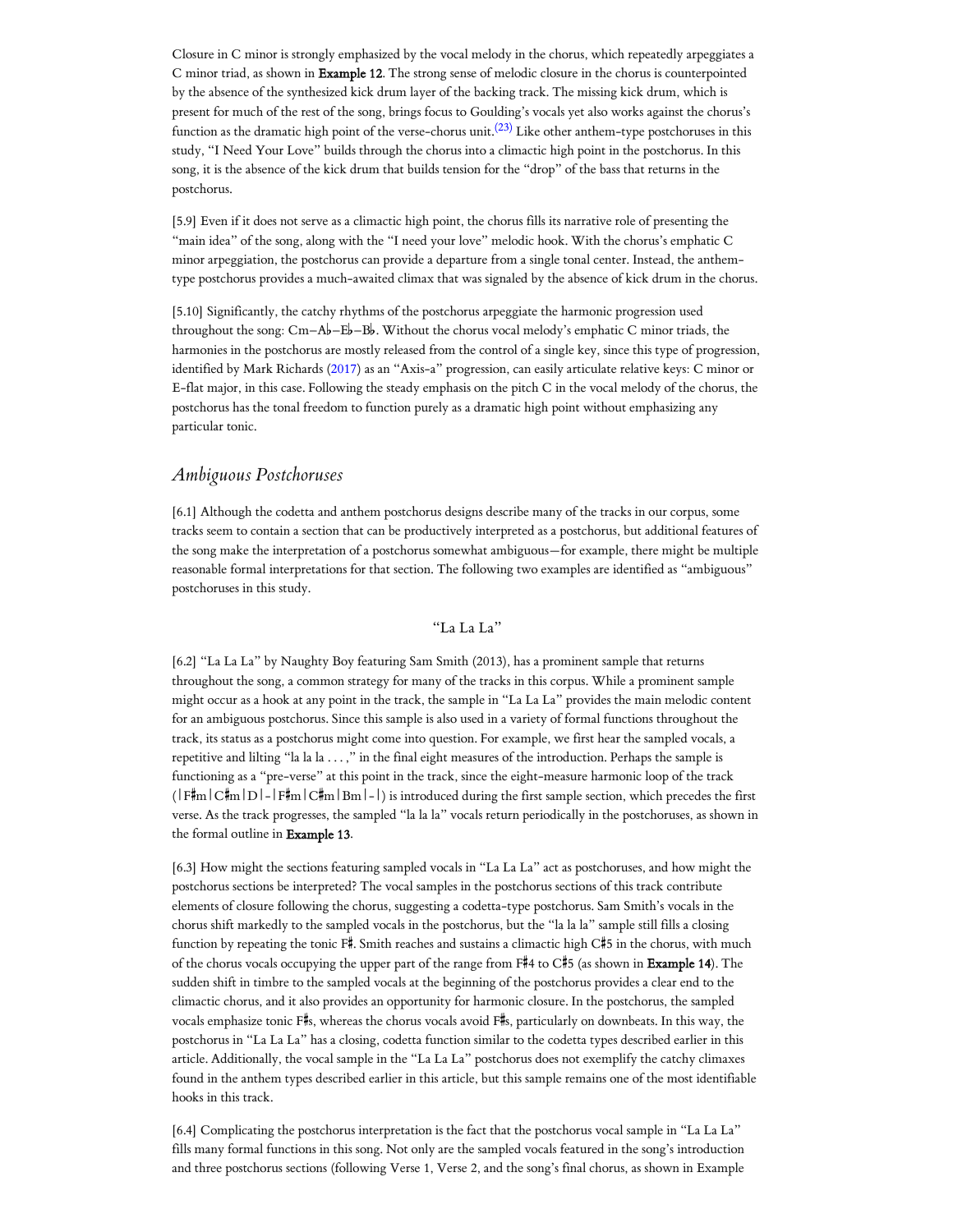13) but the "la la la"sample is also heard in the eight measures immediately preceding the song's climactic final chorus, labeled as the bridge in Example 13. While we would typically expect to hear contrasting harmonic and melodic material in the bridge, the sample continues to loop throughout this section as Smith sings contrasting melodic material over an arpeggiating piano accompaniment. While the appearance of the sound of acoustic piano in the bridge is a sharp contrast from the rest of the synth-dominated track, this section does prepare for the upcoming climactic chorus with a quieter, thinner texture, the continued presence of the vocal sample is an unexpected thread of continuity. Indeed, the distinctive vocal sample adds a layer of textural richness as it continues throughout the climactic final chorus, another example of Spicer's ([2004\)](#page-11-11) "cumulative" form. While the presence of a distinctive sample in the postchorus is a standard technique in many of the songs surveyed, the presence of the "La La La" sample throughout the track in the intro, postchorus, and climactic final chorus, marks a creative use of musical material in multiple formal locations. It also complicates the interpretation of the postchorus section, since the sample is featured in multiple sections of the song.

#### <span id="page-8-0"></span>"Animals"

[6.5] Maroon 5's "Animals" also presents an ambiguous postchorus—in this case, a section with overlapping interpretations as both a postchorus and as a bridge. $^{(24)}$  $^{(24)}$  $^{(24)}$  Some of the ambiguity in this track is due to the way the postchorus emerges in the middle of the song. The song's chorus, with reduced accompaniment forces, introduces the track and leads directly into the first verse, with no postchorus. Later in the song, the first full chorus leads directly into the second verse, also without a postchorus. Strikingly, the track's postchorus does not appear until after the second full chorus, as shown in Example 15. The postchorus does not appear until after the second full chorus, when we might typically expect to hear a bridge.

[6.6] Due to its position in the track, the postchorus section at 2:22 might initially be heard as a bridge, because it features the expected contrasting melodic material. But following this section, at 2:43 there is a dramatic change in texture, ushering in the reduced instrumentation (vocals and percussion only) that is more typical of a bridge section in Top-40 pop. Complicating the matter, the section labeled as a bridge in Example 15 uses melodic material derived from the chorus. In the bridge, reduced instrumentation and lowered volume are often expected before the explosive return of the chorus. While the ambiguous postchorus might fill the expected position and provide the expected contrast of a bridge, it is then followed by an additional bridgelike section: a quieter section that prepares for the return of the chorus at 3:05.

[6.7] In the two-part bridge interpretation, the first section presents contrasting melodic material while the second prepares for the return of the chorus with a reduced texture. However, the *return* of postchorus material at the end of the song works against the two-part bridge interpretation. Following the final chorus, the postchorus has its own climactic return, with an added layer of vocal improvisation that was not present when this material was heard before the bridge. While much Top-40 pop is economical with melodic material, it would still be unusual to hear the climactic return of a section of the bridge, even recontextualized as an outro. Additionally, the song's writers probably chose to close the track with the postchorus because it features closing rhetoric not found in most bridges. While repeated short melodic ideas are featured throughout this track, and the chorus also features the fragmentation and repetition of the words "animals," (as in: "just like animals, animals, like animals-mals"), the highest concentration of repeated melodic motives and the fragmentation and repetition of text is found in the postchorus (Example 16).

[6.8] As demonstrated by many of the tracks in the 2010–2015 Top-40 corpus, repetition of short melodic motives and the fragmentation and repetition of text is a common compositional practice, and it is often associated with closing rhetoric. The high concentration of repeated melodic motives and the fragmentation and repetition of text in the vocal line of the postchorus to "Animals," is no exception, which leads to the interpretation of this section as a codetta-type postchorus, instead of interpreting it as an unusually stable first section of a bridge that happens to return at the end of the track. In other words, the repetition of short melodic motives and fragmentation and repetition of short vocables is such a common rhetorical technique for postchoruses in this corpus that the presence of these compositional features is enough to make a decision about formal function, even in the presence of other, competing features.

## *Postchoruses and Top-40 Pop*

[7.1] While Top-40 hits typically span genres from rap, country, soul, rock, and synth pop, many producers of Top-40 hits work across these genres, leading to hit songs with similar forms. Even though a relatively small number of producers are involved in the production of Top-40 pop, the postchorus seems to be widely used as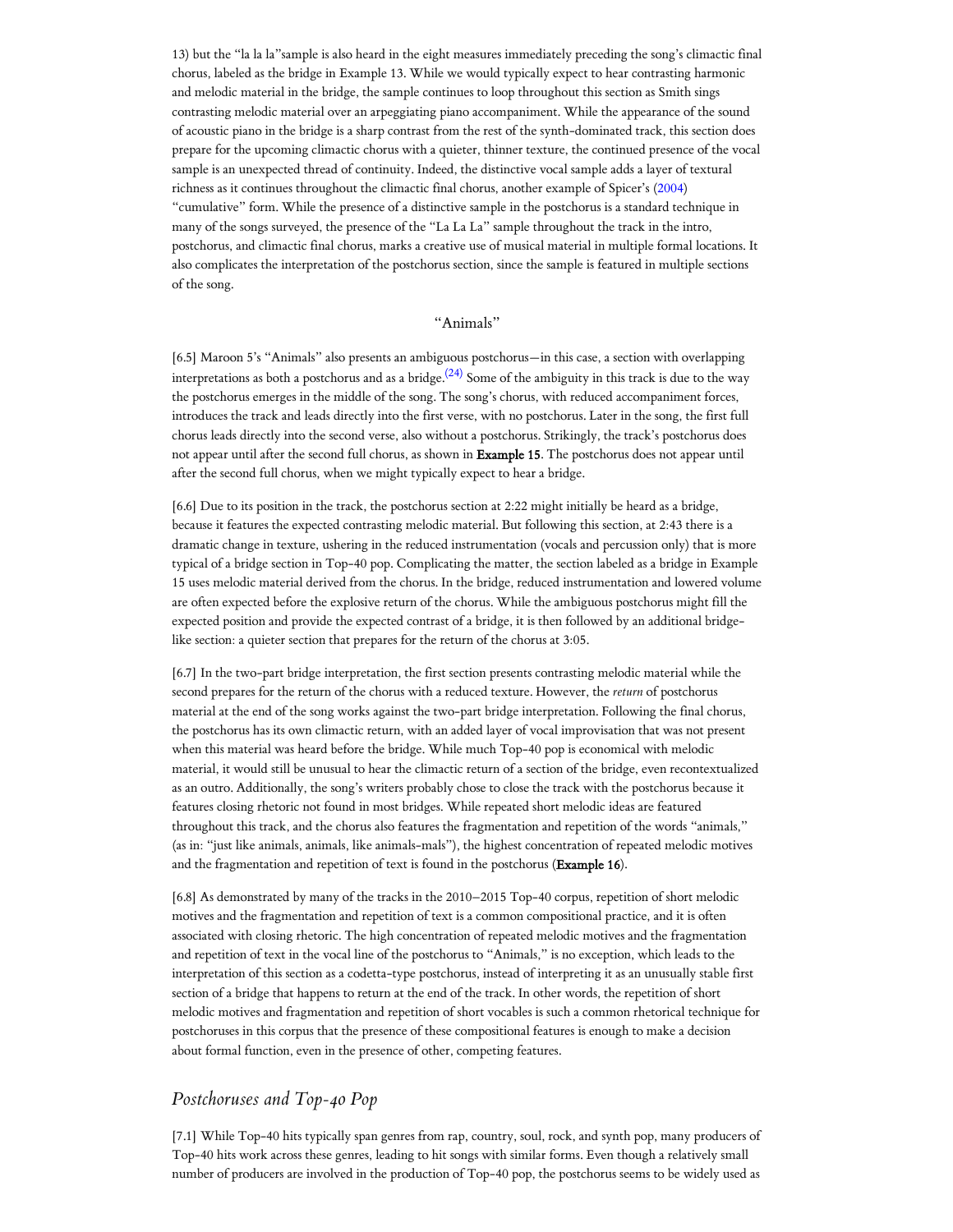an available formal choice, not something exclusive in any way to a particular producer or group of producers. As shown in Example 17, multiple producers worked on the collection of tracks detailed in this article.

<span id="page-9-4"></span>These producers are heavily involved in Top-40 pop, but their songs do not always include postchoruses, as they might if the postchorus were part of a formula shared by specific Top-40 producers. Instead, the postchorus seems to be included as an aesthetic choice—perhaps the chorus needs some additional closure, or there is a catchy synthesizer riff that needs to be featured in a place of prominence. Indeed, digital audio software allows for producers to easily paste a catchy hook into a section that might have previously been a break for the vocalist, resulting in the creation of a postchorus in what might have started out as an instrumental interlude in an initial demo version of the song.<sup>[\(25\)](#page-13-8)</sup> Just as today's digital audio technology allows for the injection of catchy hooks throughout a track, the recent massive influx of successful EDM producers into the Top-40 mainstream may also heave contributed to the musical culture that results in so many postchoruses in recent Top-40 hits. As producers imported their understanding of EDM's cycles of buildupcore-breakdown into the Top-40 pop hits on their workstations, new formal designs (including the postchorus) became popularized. Further research remains to be done on the close relationship between EDM genres and recent Top-40 hits. $(26)$ 

<span id="page-9-5"></span>[7.2] In this article, I present and explore two types of song forms with a postchorus that were popular in Top-40 pop hits from 2010 to 2015. While the codetta-type and the anthem-type postchorus are similar, as they both feature formally significant musical material that arrives after the chorus, their formal roles and musical features can help distinguish these two types. As the examples from Katy Perry's "Roar" and Carrie Underwood's "Undo It" demonstrated, the codetta-type postchorus provides additional closure after the end of the chorus. In these two examples, and in many of the examples from this corpus, this additional closure is accomplished by extending musical material that was presented earlier, such as with the "ro-o-o-o-o-o-oar"s in Perry's song and the return of melodic material from the prechorus, now with "na-na" vocables, in Underwood's track. As for the anthem-type postchorus, the presence of a formal design with a building chorus and climactic arrival in the postchorus reveals this design's close connection with EDM formal strategies. Illustrated above by the examples from LMFAO's "Party Rock Anthem" and Calvin Harris's "I Need Your Love," the anthem-type postchorus showcases a memorable riff that rises to climactic prominence in this section. Even with these two prominent types of postchoruses, there is a great deal of variance from song to song, as with most formal procedures in music. Some postchoruses may have alternative formal explanations, which we describe as "ambiguous" postchoruses in this study. As discussed in section 6 of this study, the memorable sample in Naughty Boy's "La La La" fulfills a variety of formal functions throughout the track, leading to questions about the formal function of the postchorus in the track, which also features the sample. The ambiguous postchorus in Maroon 5's "Animals" features the distinctive melodic and text fragmentation and repetition that are common for postchoruses in this corpus, but the postchorus is only present after two of the song's choruses, where it could also function as a bridge (in the middle of the track) or a "bridge to nowhere" (at the end). This study presents possible connections between the postchorus (especially the anthem-type postchorus) and formal practices in Electronic Dance Music, such as the anthem or "drop," and further contributes to the exploration of formal design in Top-40 pop from 2010 to 2015.

<span id="page-9-0"></span>Cara Stroud Michigan State University College of Music 333 W. Circle Dr. East Lansing, MI 48824 [cstroud@msu.edu](mailto:cstroud@msu.edu)

#### Works Cited

<span id="page-9-3"></span>Attas, Robin. 2011a. "Meter as Process in Groove-Based Popular Music." PhD diss., University of British Columbia.

<span id="page-9-2"></span>—————. 2011b. "Sarah Setting the Terms: Defining Phrase in Popular Music." *Music Theory Online* 17 (3). [https://doi.org/10.30535/mto.17.3.7.](https://doi.org/10.30535/mto.17.3.7)

<span id="page-9-1"></span>Barna, Alyssa. 2020. "The Dance Chorus in Recent Top-40 Music." *SMT-V* 6 (4). <https://doi.org/10.30535/smtv.6.4>.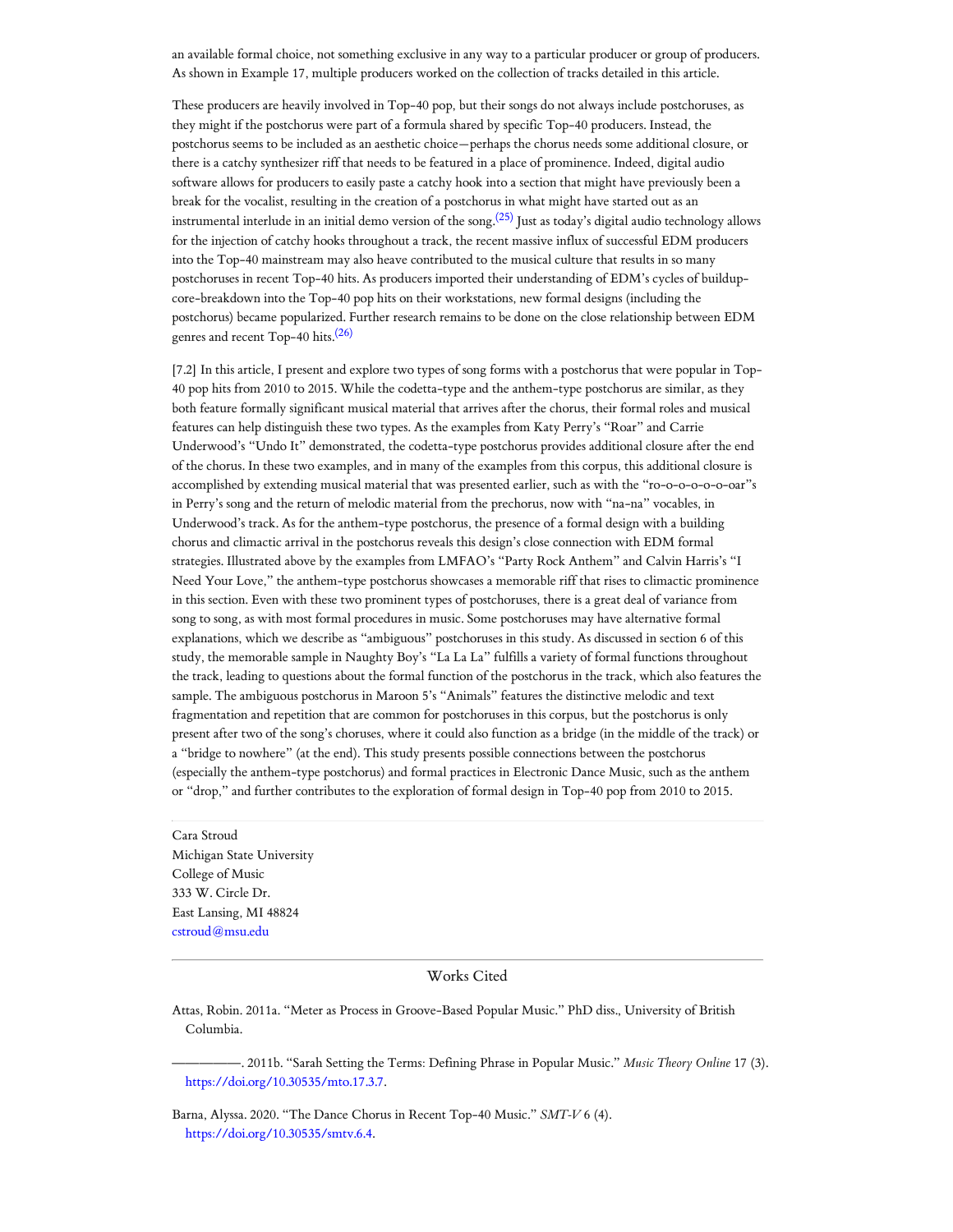- <span id="page-10-16"></span>Biamonte, Nicole. 2014. "Formal Functions of Metric Dissonance in Rock Music." *Music Theory Online* 20 (2). [https://doi.org/10.30535/mto.20.2.1.](https://doi.org/10.30535/mto.20.2.1)
- <span id="page-10-10"></span>Butler, Mark Jonathan. 2006. *Unlocking the Groove: Rhythm, Meter, and Musical Design in Electronic Dance Music*. Indiana University Press.
- <span id="page-10-0"></span>Caplin, William E. 1998. *Classical Form: A Theory of Formal Functions for the Instrumental Music of Haydn, Mozart, and Beethoven*. Oxford University Press.
- <span id="page-10-6"></span>Covach, John Rudolph, and Andrew Flory. 2012. *What's That Sound?: An Introduction to Rock and Its History*. W.W. Norton.
- <span id="page-10-1"></span>de Clercq, Trevor. 2012. "Sections and Successions in Successful Songs: A Prototype Approach to Form in Rock Music." PhD diss., University of Rochester.

<span id="page-10-15"></span>—————. 2016. "Measuring a Measure: Absolute Time as a Factor for Determining Bar Lengths and Meter in Pop/Rock Music." *Music Theory Online* 22 (3). <https://doi.org/10.30535/mto.22.3.3>.

<span id="page-10-9"></span>—————. 2017. "Embracing Ambiguity in the Analysis of Form in Pop/Rock Music, 1982–1991." *Music Theory Online* 23 (3). [https://doi.org/10.30535/mto.23.3.4.](https://doi.org/10.30535/mto.23.3.4)

<span id="page-10-7"></span>Doll, Christopher. 2017. *Hearing Harmony*. University of Michigan Press. [https://doi.org/10.3998/mpub.3079295.](https://doi.org/10.3998/mpub.3079295)

<span id="page-10-4"></span>Ensign, Jeffrey S. 2014. "The Post-Chorus Anthem in EDM/Top 40 Songs." Paper presented at Rocky Mountain Society for Music Theory, Tempe, AZ, April 4–5, 2014.

<span id="page-10-2"></span>-. 2015. "Form in Popular Song, 1990–2009." PhD diss., University of North Texas.

<span id="page-10-18"></span>-. 2016. "From Verse-Chorus to Chorus-Verse." Paper presented at Music Theory Southeast, Kennesaw, GA, April 1–2, 2016.

<span id="page-10-5"></span>Everett, Walter. 2009. *The Foundations of Rock: From Blue Suede Shoes to Suite: Judy Blue Eyes*. Oxford University Press.

- <span id="page-10-20"></span>Harding, Charlie. 2016. "How the Pop-Drop Became the Sound of 2016." *Billboard*, December 19, 2016. [https://www.billboard.com/music/music-news/pop-drop-sound-of-2016-chainsmokers-justin-bieber](https://www.billboard.com/music/music-news/pop-drop-sound-of-2016-chainsmokers-justin-bieber-switched-on-pop-7625628/)switched-on-pop-7625628/.
- <span id="page-10-11"></span>Iler, Devin. 2011. "Formal Devices of Trance and House Music: Breakdowns, Buildups and Anthems." MM thesis, University of North Texas.
- <span id="page-10-13"></span>Lavengood, Megan. 2021. ""Oops!. . . I Did It Again": The Complement Chorus in Britney Spears, The Backstreet Boys, and \*NSYNC." *SMT-V* 7 (6). <http://doi.org/10.30535/smtv.7.6>.
- <span id="page-10-17"></span>Osborn, Brad. 2013. "Subverting the Verse–Chorus Paradigm: Terminally Climactic Forms in Recent Rock Music." *Music Theory Spectrum* 35 (1): 23–47. <https://doi.org/10.1525/mts.2013.35.1.23>.
	- —————. 2023. "Formal Functions and Rotations in Top-40 EDM." *Intégral* 36.
- <span id="page-10-14"></span><span id="page-10-3"></span>Peres, Asaf. 2016. "The Sonic Dimension as Dramatic Driver in 21st-Century Pop Music." PhD diss., University of Michigan.

—————. 2018a. "Everything You Need to Know About the Postchorus." *Top 40 Theory*. Last modified July 31, 2018. <https://www.top40theory.com/blog/everything-you-need-to-know-about-the-postchorus>.

<span id="page-10-19"></span>—————. 2018b. "Sonic Functions: The Producer's Alternative to Harmonic Functions in Modern Music." *Top 40 Theory*. Last modified September 21, 2018. [https://www.top40theory.com/blog/sonic-functions-the](https://www.top40theory.com/blog/sonic-functions-the-alternative-to-harmonic-functions-in-modern-music)alternative-to-harmonic-functions-in-modern-music.

- <span id="page-10-12"></span>Richards, Mark. 2017. "Tonal Ambiguity in Popular Music's Axis Progressions." *Music Theory Online* 23 (3). [https://doi.org/10.30535/mto.23.3.6.](https://doi.org/10.30535/mto.23.3.6)
- <span id="page-10-8"></span>Schmalfeldt, Janet. 1992. "Cadential Processes: The Evaded Cadence and the 'One More Time' Technique." *Journal of Musicological Research* 12 (1–2): 1–52. <https://doi.org/10.1080/01411899208574658>.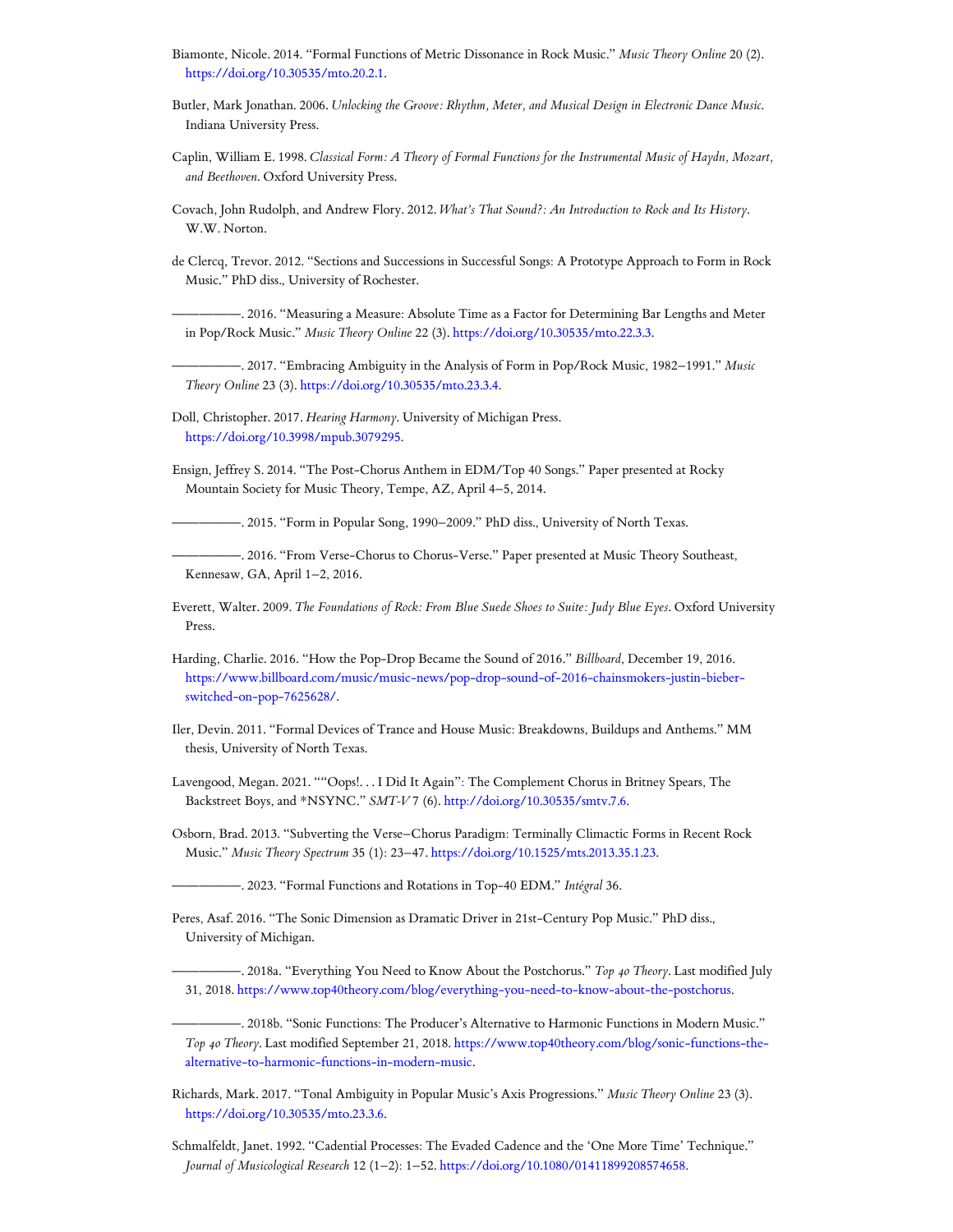<span id="page-11-11"></span>Spicer, Mark. 2004. "(Ac)Cumulative Form in Pop-Rock Music." *Twentieth-Century Music* 1 (1): 29–64. <https://doi.org/10.1017/S1478572204000052>.

<span id="page-11-1"></span>—————. 2011. "(Per)Form in(g) Rock: A Response." *Music Theory Online* 17 (3). [https://doi.org/10.30535/mto.17.3.9.](https://doi.org/10.30535/mto.17.3.9)

<span id="page-11-10"></span>Stephenson, Ken. 2002. *What to Listen for in Rock: A Stylistic Analysis*. Yale University Press. <https://doi.org/10.12987/yale/9780300092394.001.0001>.

<span id="page-11-2"></span>Summach, Jay. 2012. "Form in Top-20 Rock Music, 1955–89." PhD diss., Yale University.

<span id="page-11-9"></span>Temperley, David. 2011. "The Cadential IV in Rock." *Music Theory Online* 17 (1). [http://www.mtosmt.org/issues/mto.11.17.1/mto.11.17.1.temperley.html.](http://www.mtosmt.org/issues/mto.11.17.1/mto.11.17.1.temperley.html)

<span id="page-11-12"></span>Zbikowski, Lawrence M. 2004. "Modelling the Groove: Conceptual Structure and Popular Music." *Journal of the Royal Musical Association* 129 (2): 272–97. [https://doi.org/10.1093/jrma/129.2.272.](https://doi.org/10.1093/jrma/129.2.272)

#### Footnotes

<span id="page-11-0"></span>1. Mark Spicer ([2011](#page-11-1)) seems to have been the first music theorist to use the term "postchorus" in print, although the term seems to have been in popular usage prior to Spicer's publication. [Return](#page-0-0) to text

<span id="page-11-3"></span>2. Megan Lavengood [\(2021\)](#page-10-13) discusses the "complement chorus," a chorus design used extensively by Max Martin around 2000 in which an additional musical layer is added to the final appearance of the chorus, enhancing the climactic return of the chorus after the bridge. Barna [\(2020\)](#page-9-1), Lavengood [\(2021](#page-10-13)), and this project all discuss the shifting role of climactic, danceable musical material in proximity to a song's chorus. [Return](#page-1-0) to text

<span id="page-11-4"></span>3. Many thanks to Jeffrey Ensign who assisted with a significant portion of the listening and initial brainstorming for this survey, and who also completed several of the transcriptions for this project. We initially conceived of this project as a duo, and its genesis was in a discussion at a meeting of the SMT. [Return](#page-1-1) to text

<span id="page-11-5"></span>4. The [appendix](https://www.mtosmt.org/issues/mto.22.28.2/stroud_appendix.pdf) lists all postchoruses surveyed in this study. Additional unambiguous examples of codettatype postchoruses can be found in: Taylor Swift, "I Knew You Were Trouble" (2012); Maroon 5, "Love Somebody" (2012); 5 Seconds of Summer, "Good Girls" (2013); One Direction, "Steal My Girl" (2014); Sam Hunt, "House Party" (2015); and Luke Bryan, "Kick the Dust Up" (2015). We found additional unambiguous examples of anthem-type postchoruses in the following tracks: Pitbull ft. Marc Anthony, "Rain Over Me" (2011); David Guetta ft. Sia, "Titanium" (2011); Swedish House Mafia, "Don't You Worry Child" (2012); Enrique Iglesias ft. Sammy Adams, "Finally Found You" (2012); will.i.am ft. Britney Spears, "Scream & Shout" (2013); Alesso ft. Tove Lo, "Heroes (We Could Be)" (2014); Calvin Harris, "How Deep Is Your Love" (2015).

#### [Return](#page-1-2) to text

<span id="page-11-6"></span>5. While "anthem" is commonly used to describe uplifting, unifying, and celebratory songs from a variety of genres (such as a national anthem or an anthem of the American civil rights movement, such as "We Shall Overcome"), the term is commonly used in EDM circles to describe a memorable, climactic highpoint in a song. The anthem encourages high-energy dancing, arm waving, singing along, and other high-visibility modes of participation. As a significant moment in an EDM track, the memorable anthem can also stand in for the entire song, just as the chorus is often the most memorable part of a verse-chorus song. In the tracks in this study, the memorable anthem material is often present throughout the track and then climactically breaks through after the chorus.

#### [Return](#page-1-3) to text

<span id="page-11-7"></span>6. Brad Osborn ([2023](#page-10-14)) discusses a design that he describes as the "riserchorus" in recent Top-40 EDM. This term is particularly apt for the choruses that I describe here as "building." It is likely that many of the songs I identify with the anthem postchorus type have a chorus design that Osborn would describe as a "riserchorus." [Return](#page-1-4) to text

<span id="page-11-8"></span>7. Distinguishing between a "chorus+dance chorus" design and a "chorus+anthem postchorus" is not always straightforward. In this article, I focus on the compositional design of the track, and Barna ([2020](#page-9-1)) focuses on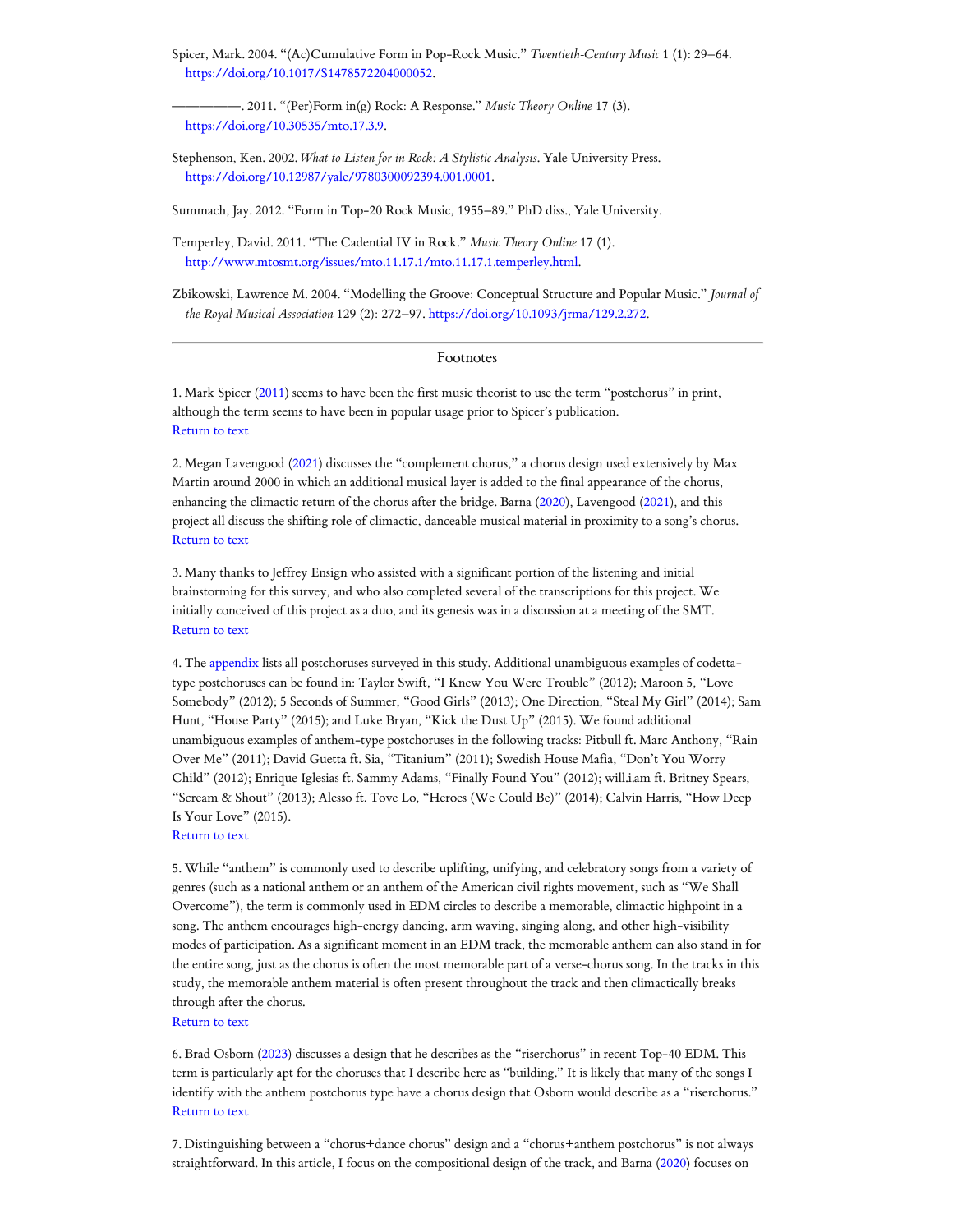embodied hearing and audience participation. [Return](#page-1-5) to text

<span id="page-12-0"></span>8. While the end of the chorus must coincide with a structurally significant cadence in order to interpret a postchorus, the hierarchical relationship between the closure at the end of the chorus and the closure at the end of the postchorus is not something I delve into here. [Return](#page-2-0) to text

<span id="page-12-1"></span>9. While Schmalfeldt's "one more time" technique builds on very particular harmonic events in common practice music (e.g., evaded cadences), Schmalfeldt's general principle—a lack of closure necessitates further repetition of a melodic idea in order to attain closure—resonates with the types of repetition found in many of the examples in this study. Somehow, full closure is not achieved by the end of the chorus and this can necessitate further repetition of melodic ideas in the postchorus, as in the repetition of the chorus-ending refrain in "Roar."

[Return](#page-2-1) to text

<span id="page-12-2"></span>10. Three authors have presented analyses of sections or hooks in pop songs that I would describe as a postchorus. Many of the postchoruses discussed in this article could be understood as containing mottos or tattoos, following terminology from Walter Everett [\(2009](#page-10-5)). While Everett's mottos and tattoos are catchy one-phrase units that might occur at any point of the song, I argue that the presence of this distinctive and memorable vocal or instrumental material in the section of music following the chorus can often elevate that postchorus section in the song's formal hierarchy, boosting what might otherwise be a transition or an interlude to the status of a postchorus. Covach and Flory ([2012\)](#page-10-6) discuss an "after chorus" section in Tori Amos's "Crucify," and Alyssa Barna ([2020](#page-9-1)) discusses the "dance chorus" as a rhetorically equivalent section to the vocal chorus in several EDM-influenced Top-40 tracks. [Return](#page-3-0) to text

<span id="page-12-3"></span>11. Peres ([2016\)](#page-10-3) also uses the term "post-chorus" with a hyphen instead of the single word formation in this article, but the general meaning of "post-chorus" and "postchorus" is the same. [Return](#page-3-1) to text

<span id="page-12-4"></span>12. Peres also wrote a blog post describing four types of postchoruses, which can be found at the following link: <https://www.top40theory.com/blog/everything-you-need-to-know-about-the-postchorus>. This resource is a helpful description of postchoruses for a general audience. In it, Peres describes "attached," "detached," "hybrid," and "pop-drop" postchoruses, a slight change of terminology from his dissertation since the blog post includes includes a "hybrid" category and recasts the "dance" postchorus as the "popdrop" postchorus.

## [Return](#page-3-2) to text

<span id="page-12-5"></span>13. Other songs that feature fragmentation in the postchorus include: "Money to Blow" by Birdman, Lil' Wayne, and Drake (2010); "It Girl" by Jason Derulo (2011); "Judas" by Lady Gaga (2011); "Hair" by Lady Gaga (2011); "My Last" by Big Sean (2011); "As Long As You Love Me" by Justin Bieber ft. Big Sean (2012); "Lights" by Ellie Goulding (2012); "Slow Down" by Selena Gomez (2013); and "Love Me Harder" by Ariana Grande and The Weeknd (2014). This type of vocal is highly typical for postchoruses in this study. [Return](#page-4-0) to text

<span id="page-12-6"></span>14. Discussing meter and hypermeter can be challenging for music that is not notated, since some listeners might disagree about which duration is a beat vs. a division of the beat. De Clercq [2016](#page-10-15) explores this idea. In this analysis, the percussion in "Undo It" served as a guide to interpreting, for example, four measures in the verse instead of eight. This track features a typical "backbeat" pattern with bass hits on beats 1 and 3 and snare hits on beats 2 and 4. See [Zbikowski](#page-11-12) 2004, Attas [2011a](#page-9-3), and [Biamonte](#page-10-16) 2014 for additional discussion of the role of the backbeat in popular music.

#### [Return](#page-4-1) to text

<span id="page-12-7"></span>15. Underwood describes composing this hook in a group session with co-writers: http://theboot.com/carrie[underwood-undo-it-lyrics/.](http://theboot.com/carrie-underwood-undo-it-lyrics/) [Return](#page-4-2) to text

<span id="page-12-8"></span>16. See Lavengood [\(2021\)](#page-10-13) for an additional compositional design in which chorus-like material is layered together at the end of a track. In Lavengood's complement chorus, the two musical layers of the chorus fit together like the teeth of a zipper, with musical sound alternately heard from one layer and then the other. In this climactic layering at the end of Underwood's "Undo It," the chorus and postchorus material can be heard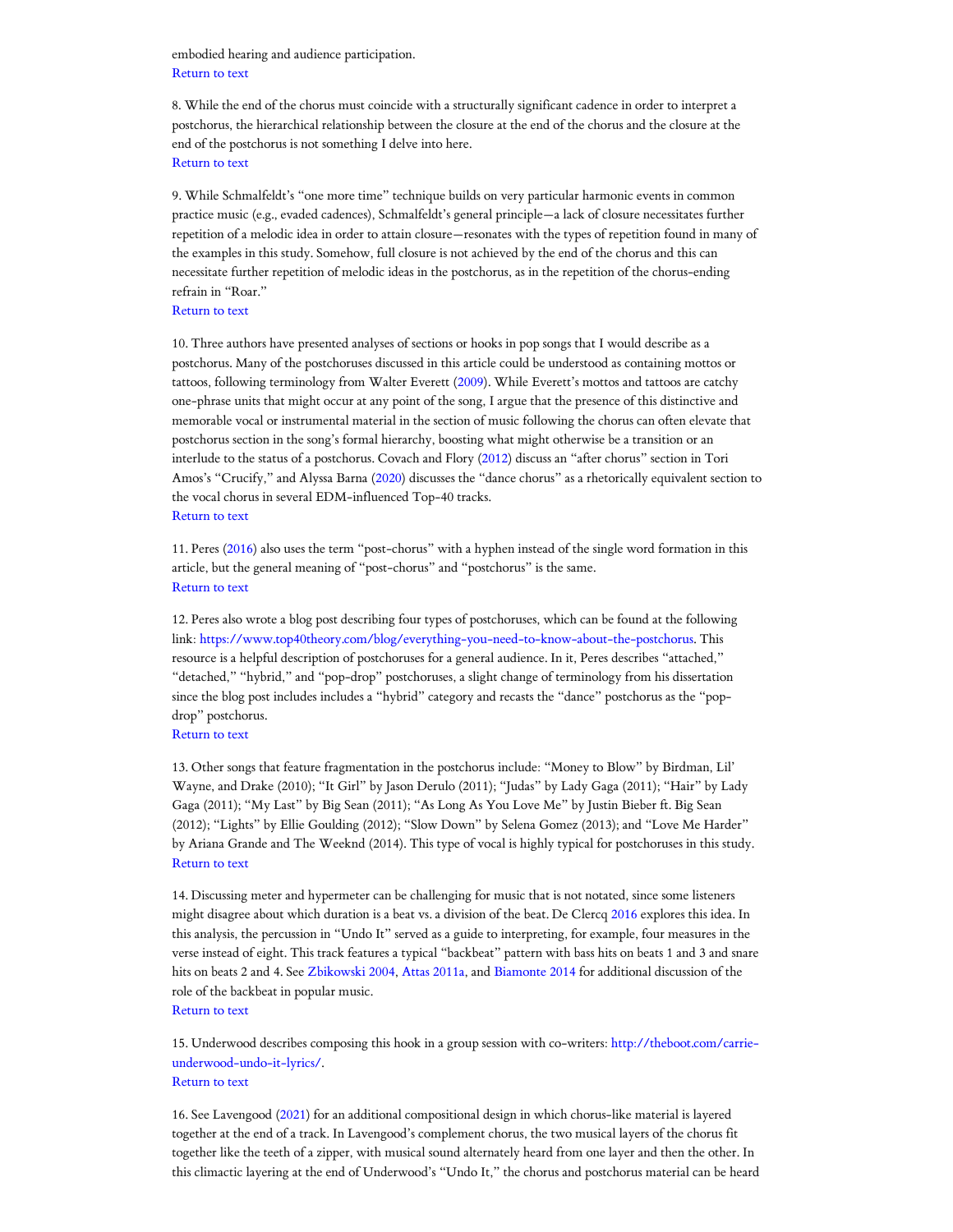simultaneously. [Return](#page-5-0) to text

<span id="page-13-0"></span>17. See Osborn ([2013\)](#page-10-17) for further discussion of the separation of the climax function from the verse-chorus cycle. Osborn focuses on post-millennial rock. Osborn ([2023\)](#page-10-14) also discusses this feature as a "riserchorus" in recent pop.

[Return](#page-5-1) to text

<span id="page-13-1"></span>18. Much analytical discussion focuses on verse-chorus cycles, but recent tracks increasingly present their chorus first [\(Ensign](#page-10-18) 2016). This compositional decision has a significant impact on the overall formal trajectory of the song—as demonstrated in this example, this formal process allows for an emphasis on the buildup of increasingly dramatic choruses across the entire track. While the chorus-to-chorus buildup is an interesting feature of this track, it is not necessarily a feature of all tracks with anthem-type postchoruses. [Return](#page-6-0) to text

<span id="page-13-2"></span>19. This is another distinction between the dance chorus described by Barna ([2020](#page-9-1)) and the anthem-type postchorus described here. The postchorus material in "Party Rock Anthem" does double duty: it encourages dancing and audience participation while also providing closure for the chorus. [Return](#page-6-1) to text

<span id="page-13-3"></span>20. Interestingly, a section of sustained F minor harmony also underlies the buildup to the final return of the Chorus, immediately before Chorus 5 in Example 7. In this case, the layering of multiple rhythmic patterns and the repetition and fragmentation of this section's vocal material into increasingly short durations contribute to this section's tension, and listeners familiar with the common trajectory of a Top-40 pop track will undeniably be expecting the climactic final return of the chorus. That is to say, the sections of sustained F minor harmony in this track are not necessarily *always* an indicator of closure, but they do contribute to the effect of closure in the first two postchoruses.

[Return](#page-6-2) to text

<span id="page-13-4"></span>21. The similarity of the "every day I'm shufflin'" loop to a 2006 Rick Ross track, "Everyday I'm Hustlin'" has resulted in a lawsuit between Ross and LMFAO, an ongoing suit at the time of writing. <http://www.completemusicupdate.com/article/lmfao-v-rick-ross-lyric-dispute-back-in-court/>. [Return](#page-6-3) to text

<span id="page-13-5"></span>22. This technique is similar to the design described earlier in "Undo It," which aligns with Mark Spicer's [\(2004\)](#page-11-11) "cumulative form." Asaf Peres ([2018b\)](#page-10-19) also describes this as a "climax" sonic function. In this case, the final chorus and postchorus can be heard as a climax due to the sonic layering that is present. [https://www.top40theory.com/blog/sonic-functions-the-alternative-to-harmonic-functions-in-modern](https://www.top40theory.com/blog/sonic-functions-the-alternative-to-harmonic-functions-in-modern-music)music.

[Return](#page-6-4) to text

<span id="page-13-6"></span>23. The presence, absence, and "drop" of the bass drum is a significant formal indicator for many EDM genres. For example, producer and "Switched on Pop" podcaster Charlie Harding [\(2016](#page-10-20)) argues that the presence of musically significant material (signified by the "drop" of the kick drum) after a weakened "pseudo-chorus" shifts the actual chorus to arrive with the drop of the kick drum. In Harding's interpretation, this move breaks verse-chorus form: for him, the kick drum is so inextricably linked with the arrival of the chorus that only the arrival of the kick drum can signal the arrival of the chorus, even when that kick drum arrival is preceded by chorus-like material in the vocals. https://www.billboard.com/music/music[news/pop-drop-sound-of-2016-chainsmokers-justin-bieber-switched-on-pop-7625628/.](https://www.billboard.com/music/music-news/pop-drop-sound-of-2016-chainsmokers-justin-bieber-switched-on-pop-7625628/) [Return](#page-7-0) to text

<span id="page-13-7"></span>24. Thanks to Rachel Linsmeier and the students enrolled in my Fall 2018 MUS 868 course for their spirited discussion about including problematic repertoire in analysis. As a warning, readers who choose to listen to this track in its entirety will find disturbing lyrics with overtones of sexual violence. [Return](#page-8-0) to text

<span id="page-13-8"></span>25. Songwriters often record demos of a song that are sent out to performers and producers before the performers' recording process begins. [Return](#page-9-4) to text

<span id="page-13-9"></span>26. Asaf Peres's ([2016](#page-10-3)) dissertation and Brad Osborn's forthcoming article on the riserchorus in Top-40 EDM are two places to start.